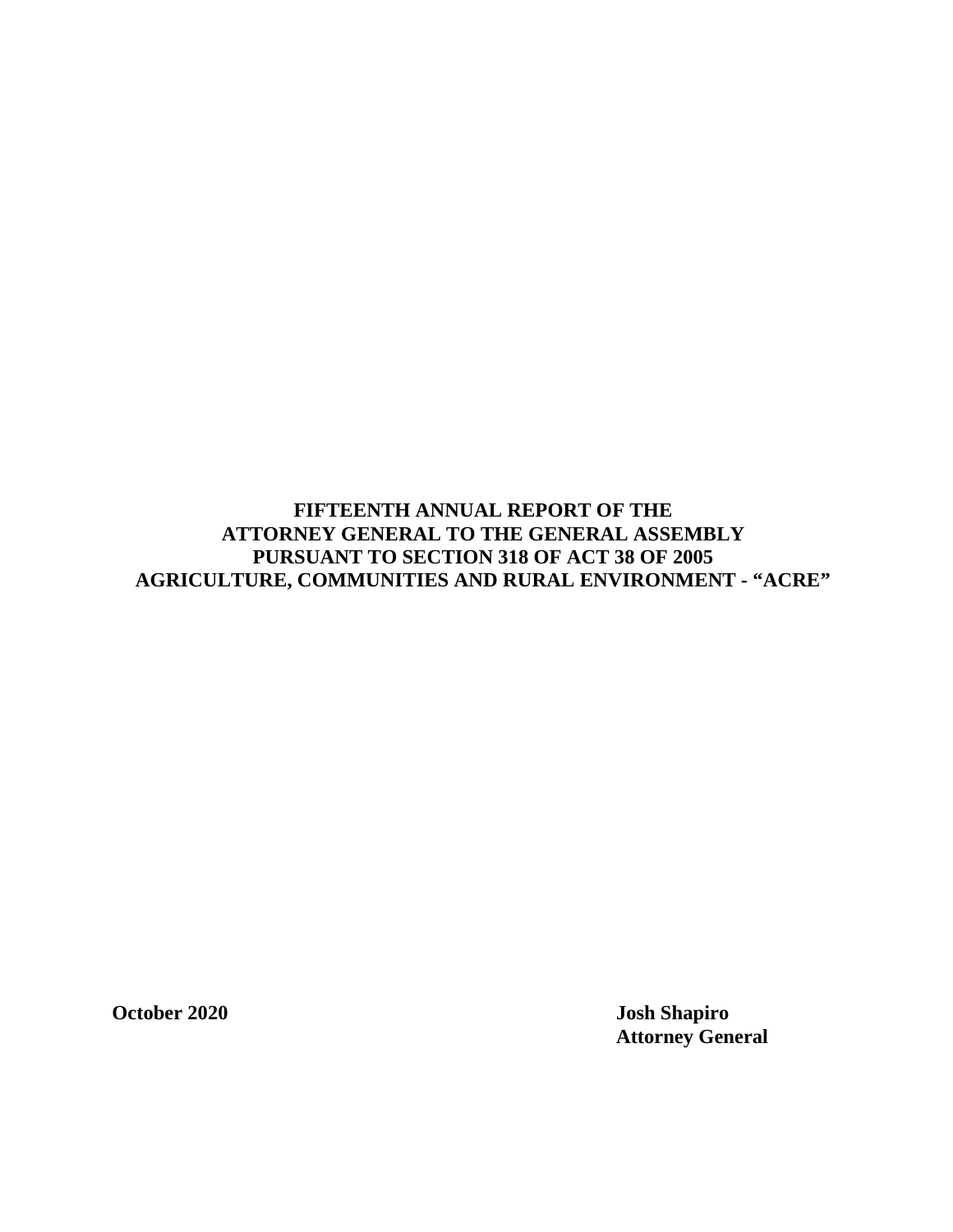## **I. INTRODUCTION**

Promoting agriculture is an important state policy. The Commonwealth is home to approximately 52,700 farms, covering 7,300,000 acres, with an average farm size of [1](#page-1-0)39 acres,<sup>1</sup> across Pennsylvania's [2](#page-1-1)561 distinct municipalities (townships, cities, boroughs).<sup>2</sup> The Pennsylvania Department of Agriculture and Team Pennsylvania<sup>[3](#page-1-2)</sup> commissioned an analysis of the economic value of Pennsylvania agriculture - the direct and indirect economic impact of agriculture within the Commonwealth result in an agriculture industry which "generates approximately \$135.7 billion in total economic impact each year and supports 579,000 jobs with \$26.9 billion in earnings."[4](#page-1-3)

 The Right to Farm Act ("RTFA") declares that it is the "policy of the Commonwealth to conserve and protect and encourage the development and improvement of its agricultural land for the production of food and other agricultural products [and] [i]t is the purpose of this act to reduce [loss of] agricultural resources by limiting the circumstances under which agricultural operations may be the subject matter of…ordinances." 3 P.S. § 951 (1982). Similarly, the Municipalities Planning Code ("MPC") requires that zoning ordinances "shall encourage the continuity, development and viability of agriculture operations." 53 P.S. § 10603(h) (2000). The MPC exists "to accomplish coordinated development," "promote the preservation of…prime agricultural land," and ensure that zoning ordinances "facilitate the present and future economic viability of existing

<span id="page-1-0"></span> <sup>1</sup> USDA, National Agricultural Statistics Services ("NASS"); and the 2019 State Agricultural Overview for Pennsylvania. [https://nass.usda.gov/Quick\\_Stats/Ag\\_Overview/stateOverview.php?state=PENNSYLVANIA](https://nass.usda.gov/Quick_Stats/Ag_Overview/stateOverview.php?state=PENNSYLVANIA)

<span id="page-1-1"></span><sup>&</sup>lt;sup>2</sup> 959 Boroughs; 1,546 Townships; 56 Cities. [https://whyy.org/articles/explainer-cities-boroughs-and](https://whyy.org/articles/explainer-cities-boroughs-and-townships-oh-my-pa-municipalities-clarified/)[townships-oh-my-pa-municipalities-clarified/](https://whyy.org/articles/explainer-cities-boroughs-and-townships-oh-my-pa-municipalities-clarified/)

<span id="page-1-2"></span><sup>&</sup>quot;Team Pennsylvania is a non-partisan,  $501(c)(3)$  nonprofit established in 1997 to connect private and public sector leaders to achieve and sustain progress for Pennsylvania." <https://teampa.com/about/>

<span id="page-1-3"></span><sup>4</sup> *Pennsylvania Agriculture, A Look at the Economic Impact and Future Trends, Executive Summary,* January 2018, p. 4. https://teampa.com/wp-content/uploads/2018/01/Team-PA-Agriculture-EXECUTIVE-SUMMARY.pdf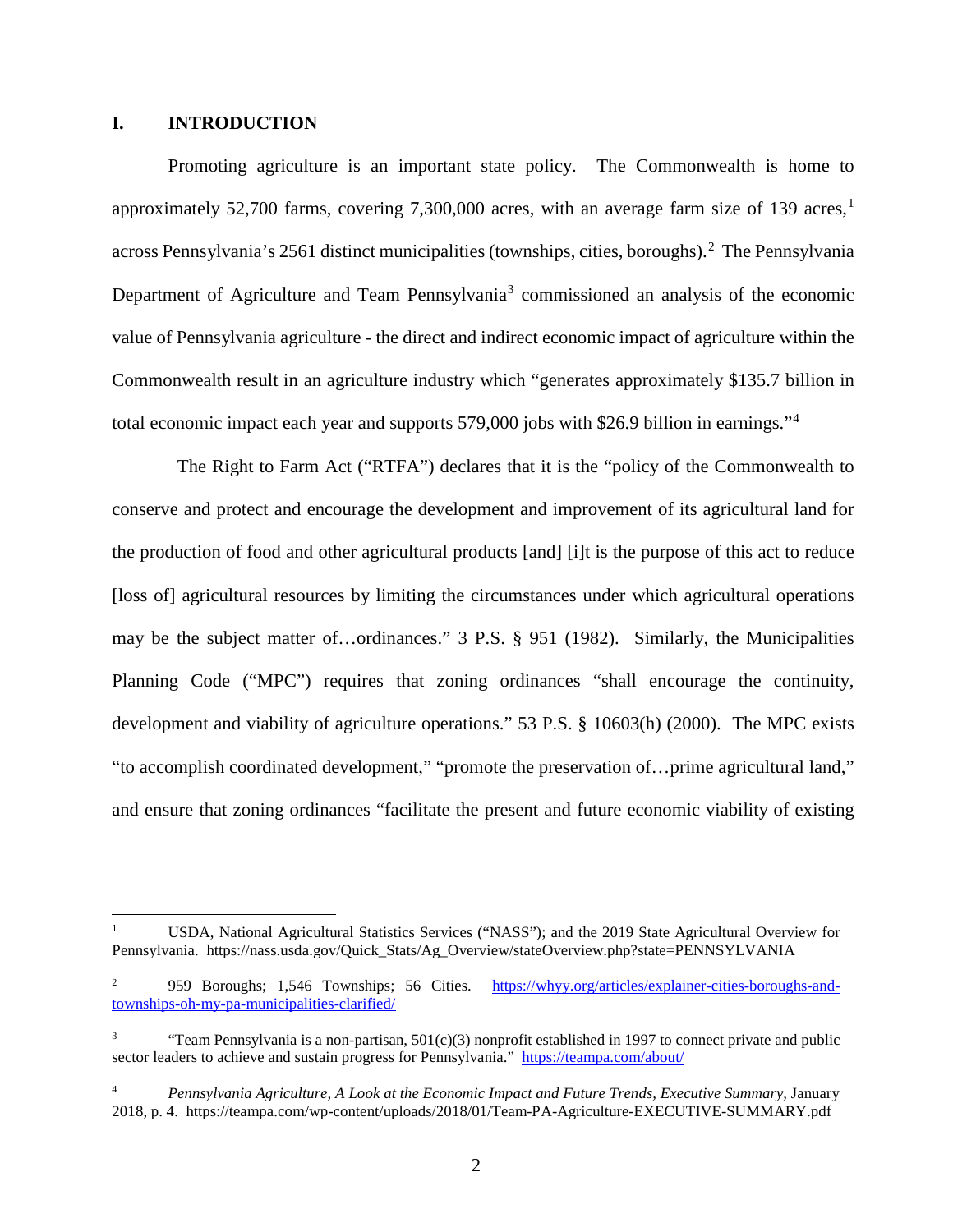agricultural operations in this Commonwealth and do not prevent or impede the owner or operator's need to change or expand their operations in the future in order to remain viable...." 53 P.S. § 10105.

The General Assembly's Historical and Statutory Notes to ACRE coincide with the policies articulated in the RTFA and the MPC. They affirm the vitality of a strong agricultural community to the Commonwealth, declaring that the Commonwealth has a "vested and sincere interest in ensuring the long-term sustainability of agriculture and normal agricultural operations." 3 Pa.C.S. § 311, *Historical and Statutory Notes.* The Legislature acknowledged that to further this goal it "has enacted statutes to protect and preserve agricultural operations for the production of food and agricultural products." *Id.*

### **II. ACRE**

Mixing billions of dollars, millions of acres, tens of thousands of farms, and several thousand municipalities inevitably results in disagreements, misunderstandings, and friction. ACRE, also referred to as Act 38, took effect on July 6, 2005. The ACRE statute helps balance the dynamic nature and impact of Commonwealth agricultural operations, while at the same time furthering the Legislature's explicit goal of promoting agriculture.

The central purpose of ACRE is to protect "normal agricultural operations" ("NAO") from unauthorized local regulation.<sup>[5](#page-2-0)</sup> Under ACRE, a local ordinance that exceeds, conflicts with, or duplicates state law is "unauthorized," and its enforcement is prohibited. ACRE also confers upon the Office of Attorney General ("OAG"): (1) the power and duty to review local ordinances for compliance with State law upon the request of an owner or operator of an NAO; and (2) the authority,

<span id="page-2-0"></span><sup>&</sup>lt;sup>5</sup> The RTFA defines a NAO as an agricultural activity that is "not less than ten contiguous acres in area," or if less than ten contiguous acres, then an agricultural activity that has "an anticipated yearly gross income of at least \$10,000." 3 P.S. § 952, *Definitions.*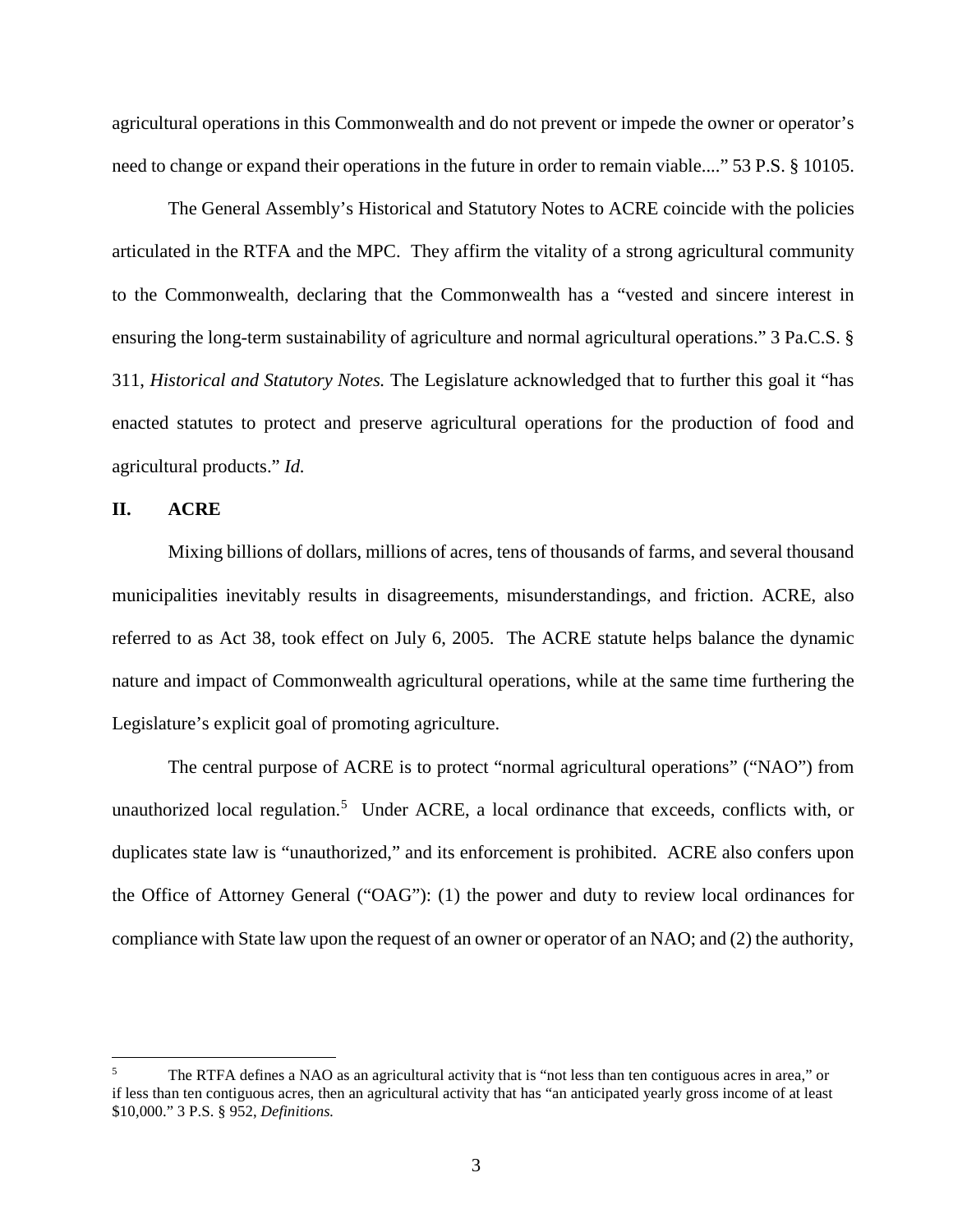in the Attorney General's discretion, to sue a local government to invalidate or enjoin enforcement of an unauthorized local ordinance. 3 Pa.C.S. §314.

The OAG has a process by which it receives requests to review ordinances and brings legal action when warranted. That process is set forth on its website at **www.attorneyegenral.gov.**<sup>[6](#page-3-0)</sup> When the OAG receives a request to review an ordinance, it sends an acknowledgement of receipt to both the complainant and the municipality whose ordinance is the subject of the review. After completing its review, the OAG advises the parties, in writing, whether it intends to bring legal action. Where the OAG does not bring its own legal action, the Office informs the ACRE complainant that he /she may bring a private action under ACRE if desired. 3 Pa. C.S. §315(b). The OAG also directs the complainant to other government resources that may be of assistance (*e.g.* the State Conservation Commission*,* Conservation Districts, Pennsylvania State University Extension).

Where the OAG intends to bring its own legal action, prior to filing a complaint it first affords the municipality an opportunity to discuss and voluntarily correct the legal problems identified in its review. The goal of this interactive process is two-fold. First, to resolve the immediate problem so the ACRE complainant can proceed with the farming plans without further delay.<sup>[7](#page-3-1)</sup> Second, the OAG wants to work cooperatively with the municipality to bring its ordinances into compliance with state law. While the OAG hopes to resolve these disputes through a cooperative and interactive process

<span id="page-3-0"></span> <sup>6</sup> Click on the "Resources" tab to see the link for "Agricultural Communities and Rural Environment/ACRE." Click on that link to proceed to the ACRE Resources Center.

<span id="page-3-1"></span><sup>7</sup> This practical, problem solving approach is working. *See e.g. below:* Wayne Township, Schuylkill County; Codorus Township #1, York County; Longswamp Township, Berks County; Pennsbury Township, Chester County; Lower Milford Township #1, Lehigh County; Clay Township, Lancaster County; Todd Township, Huntingdon County; Salem Township, Luzerne County; Pocono Township, Monroe County; Kidder Township, Carbon County; Upper Milford Township #1, Lehigh County; Upper Milford Township #2, Lehigh County; Upper Macungie Township, Lehigh County; East Nottingham Township, Chester County; Middletown Township, Delaware County; East Earl Township, Lancaster County; Upper Saucon Township, Lehigh County; Willistown Township, Chester County; Lower Milford Township #2, Lehigh County; Providence Township, Lancaster County; South Strabane Township, Washington County; and East Cocalico Township, Lancaster County.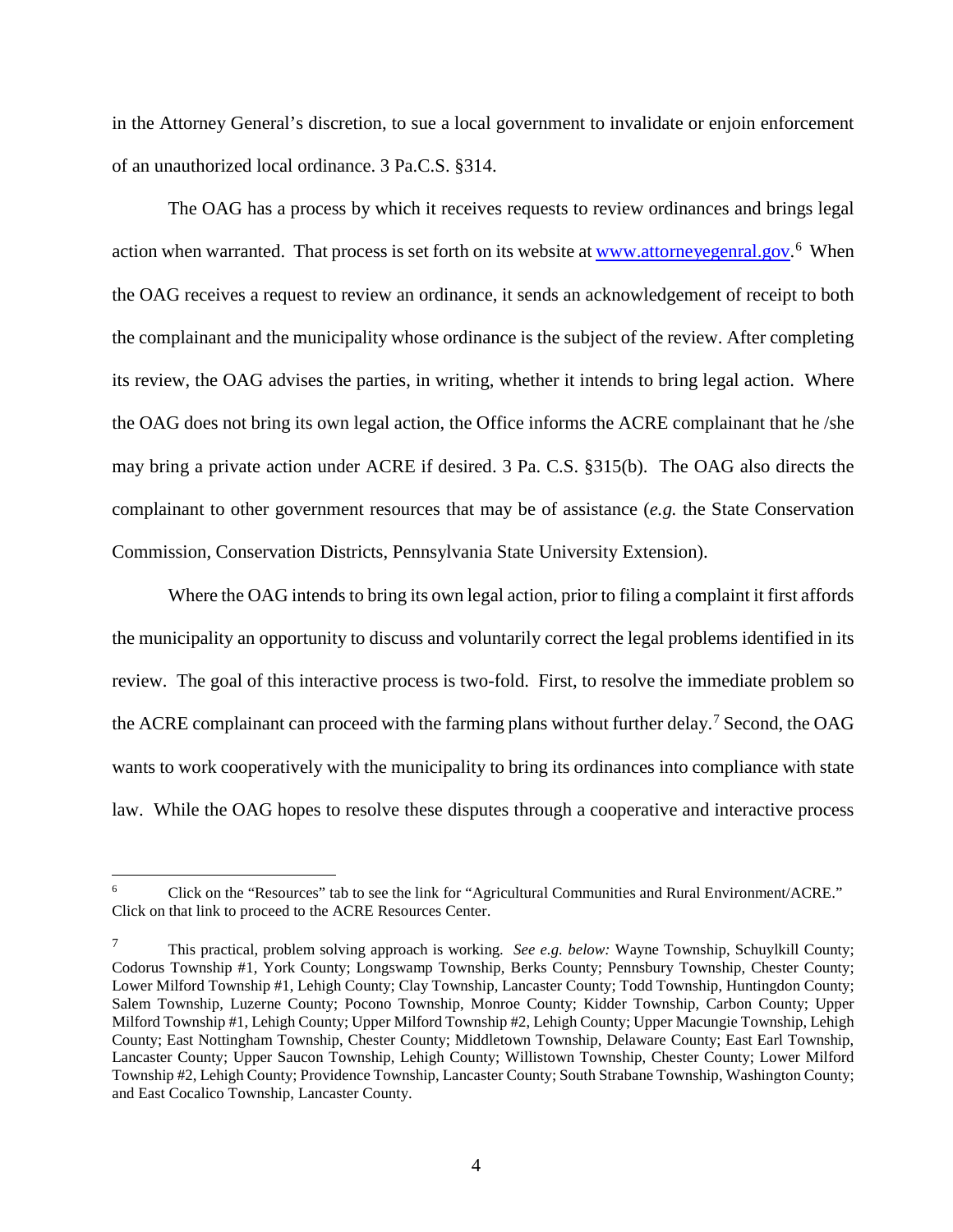with the municipalities, if the dispute cannot be resolved amicably, the OAG will file suit in the Commonwealth Court.

The OAG provides easy and transparent access to its ACRE program resources on its public website at [www.attorneygeneral.gov](http://www.attorneygeneral.gov/) as noted above. This resource center includes a description of the ACRE law, a link to a printable ACRE brochure, and a list of all ACRE cases received by the OAG. The "docket" includes copies of all ACRE complaints, municipalities' responses, and ordinance(s) in question, as well as the status of the OAG's review for cases filed from 2017 to the present. The website also provides a U.S. mail address and email link through which users can initiate their own complaints.

The website includes all of the "Acceptance Letters" the OAG has sent to municipalities since the inception of the ACRE program in 2005. "Accepted" cases are those in which the OAG determines there are legal problems with the local ordinances. An "Acceptance Letter" is a letter brief notifying the municipality why its ordinance violates state law, as well as the specific steps the municipality must take to come into compliance with state law. Letters are listed by year, township, and major agricultural issues addressed. These letters serve as a public resource to educate and guide citizens and municipalities as to how the OAG has previously handled ACRE issues.

The OAG is committed to educating the public about the ACRE program. In addition to its website, the OAG has implemented a community program through which it gives presentations about ACRE throughout the Commonwealth to people and organizations involved in Pennsylvania agriculture. To request such a presentation one can contact the OAG via email or U.S. mail at the email and regular mail addresses found on the ACRE website.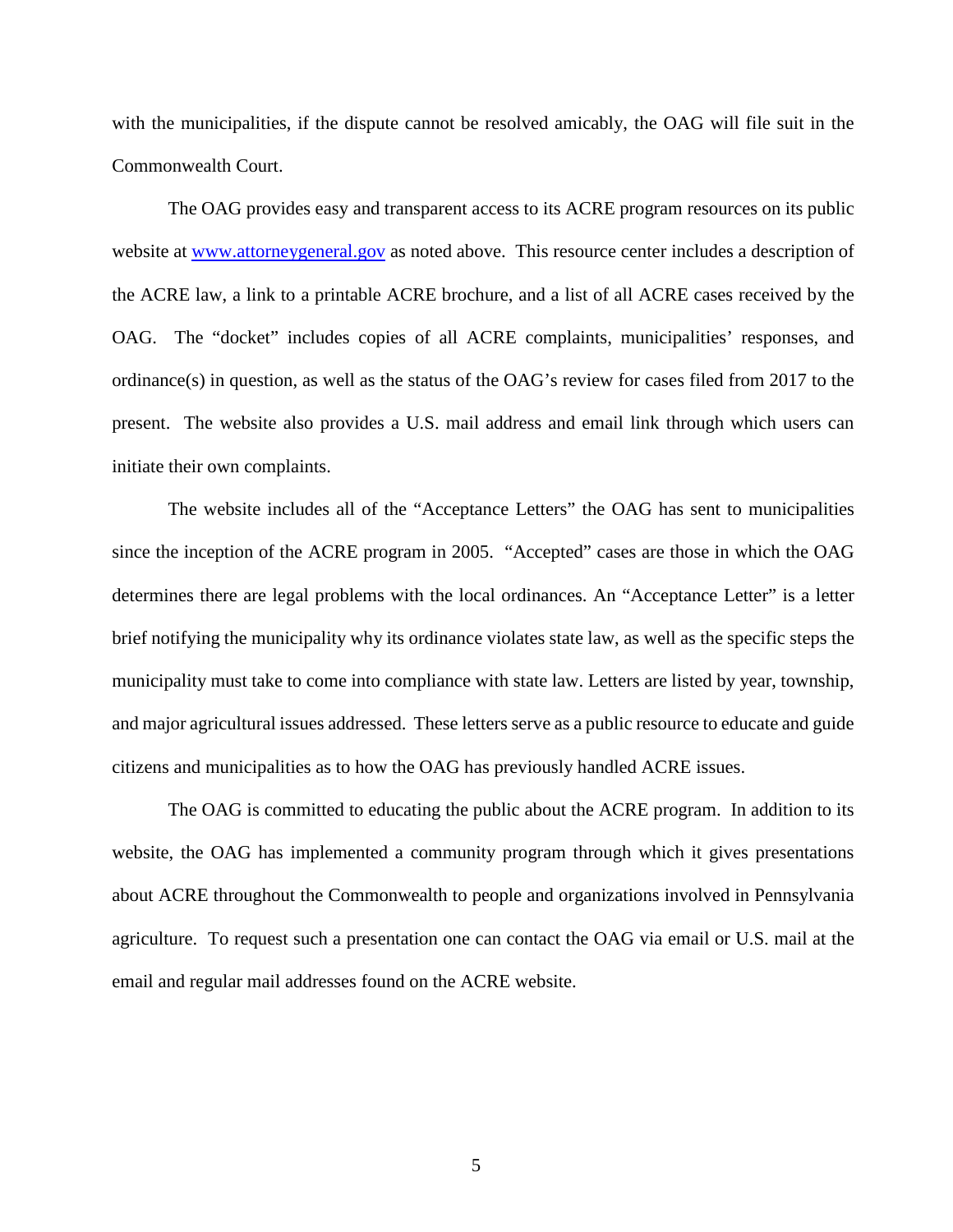## **III. ANNUAL DATA**

Between July 6, 2019, and July 5, 2020, the OAG:

- Received 20 new ACRE requests;
- Closed (*i.e.* Denied, Settled, Withdrew) 14 cases;<sup>[8](#page-5-0)</sup> and
- Continued working on 9 of the cases received during this reporting period (*i.e.*  Accepted, Negotiating, Ordinance Review Ongoing);

## **IV. AGGREGATE DATA**

Between July 6, 2005, when ACRE went into effect, and July 5, 2019, the OAG:

- Received 194 requests for review of local ordinances;
- Closed (*i.e.* Denied, Settled, Withdrawn) 154 cases; and
- Continues working on 39 open cases (*i.e.* Accepted, Negotiating, Ordinance Review Ongoing);
- Brought 7 legal actions against municipalities to invalidate or enjoin enforcement of unauthorized local ordinances;

The OAG ACRE program continues to grow. The twenty (20) cases filed this reporting year

represents the most ACRE requests for review that the OAG has received since the passage of ACRE

in 2005. This continues the trend of past reporting years where the number of cases has steadily increased.

The vast majority of accepted cases throughout the history of the ACRE program have

been successfully resolved to the satisfaction of the municipality, the ACRE complainants, and

the OAG without litigation. As noted above, just 7 cases have gone to litigation. In this way, the

<span id="page-5-0"></span> <sup>8</sup> These 14 cases are: Salem Township, Luzerne County; Carroll Township, Perry County; East Nottingham Township, Chester County; Swarthmore Township, Delaware County; Middletown Township, Delaware County; East Earl Township, Lancaster County; Upper Saucon Township, Lehigh County; Fairview Township, York County; Peters Township, Washington County; Williston Township, Chester County; Providence Township, Lancaster County; South Strabane Township, Washington County; Abington Township, Montgomery County; and East Cocalico Township, Lancaster County.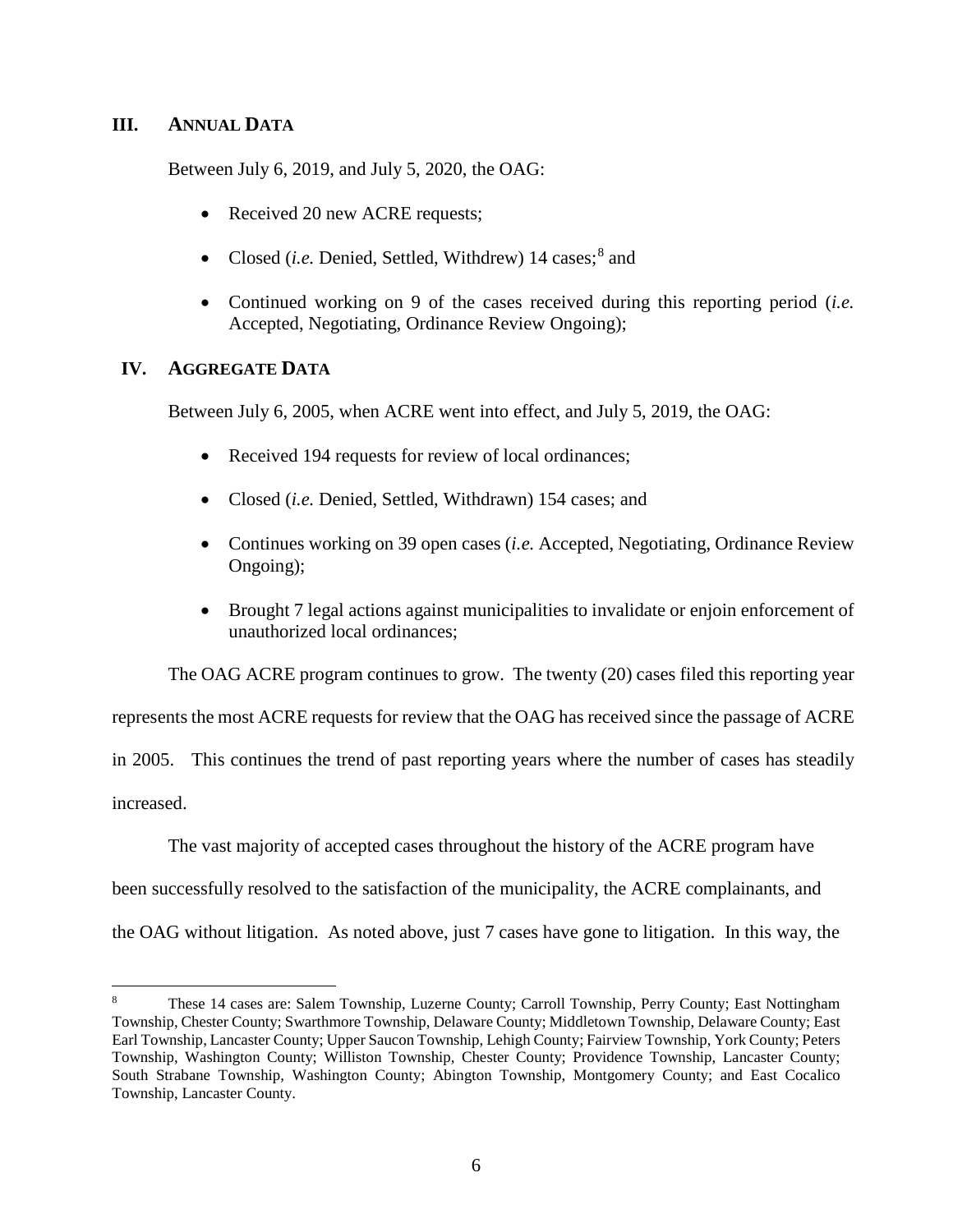ACRE program furthers the Commonwealth's declared policy of supporting agriculture while at the same time saving the Commonwealth, local governments, and individual farmers millions of dollars by working together to solve complex issues related to agriculture, communities, and the rural environment.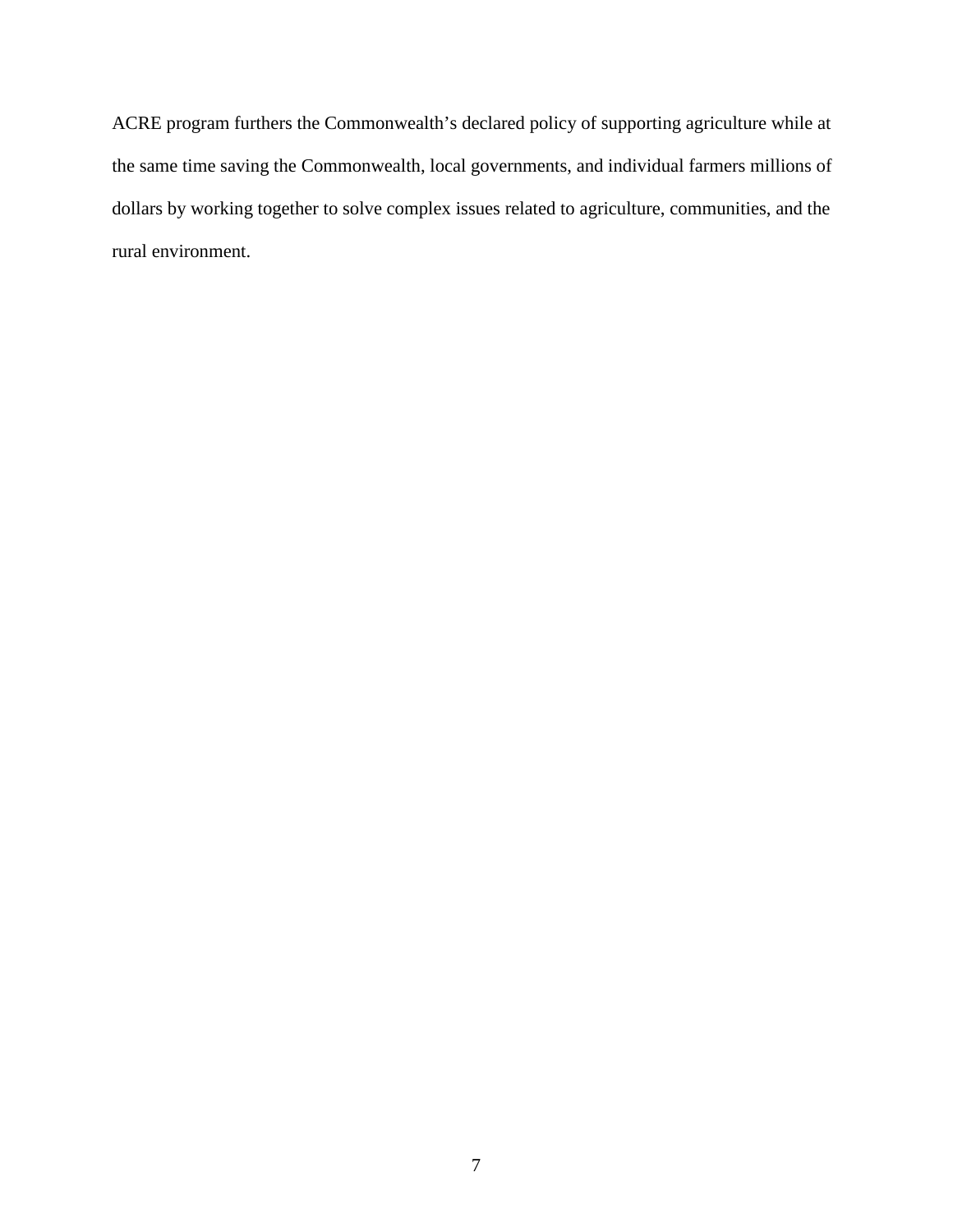## **V. STATUS OF CASES AND ACTION TAKEN**

Cases listed in last year's Fourteenth Annual Report covering the time frame of July 6, 2018 to July 5, 2019 are listed in subsection A. Cases received during this year's reporting term (July 6, 2019 to July 5, 2020) are covered in subsection B.

#### **A. Status of Cases Listed in the Fourteenth Annual Report**

### **1. Montour Township, Columbia County**

The farmer requested review of ordinances requiring a special exception for a proposed swine operation located in an agricultural zoning district and on a property included in the Township's Agricultural Security Area; this particular operation is neither a Concentrated Animal Operation ("CAO") nor a Concentrated Animal Feeding Operation ("CAFO"). [9](#page-7-0) The farmer requested review of the Township's conditions for the special exception, including well testing at the owner's expense, annual reports to prove that the AEUs on the operation remain below 2 AEUs, and setback and odor control requirements. The OAG accepted the case and sent the Township a detailed Acceptance Letter. In response, the Township proposed amendments which were deficient; however, the Township and the farmer reached agreement on proceeding with the project and the Township issued the applicable permits.

Concurrent with the ACRE matter, a private citizens' group has been litigating this matter against the farmer and the Township in state court. That case was before the Pennsylvania Supreme Court and the OAG filed an amicus curiae ("friend of the court") brief with the Supreme Court supporting the farmer. The Court ruled in the farmer's favor, holding that the Nutrient

<span id="page-7-0"></span> <sup>9</sup> A CAO is an agricultural operation with eight or more AEUs where the animal density exceeds two AEUs per acre on an annualized basis. 25 Pa.Code §§ 83.201, 262. A CAFO is a CAO with greater than 300 AEUs, any agricultural operation with greater than 1,000 AEUs, or any agricultural operation defined as a large CAFO under 40 CFR § 122.23. 25 Pa.Code § 92a.2. An Animal Equivalent Unit ("AEU") is "1,000 pounds of live weight of any animal on an annualized basis." *Agronomy Facts 54, Pennsylvania's Nutrient Management Act (Act 38): Who is Affected?,* p. 1; *See* 3 Pa.C.S. § 503, *Definitions*; 25 Pa.Code § 83.201, *Definitions.*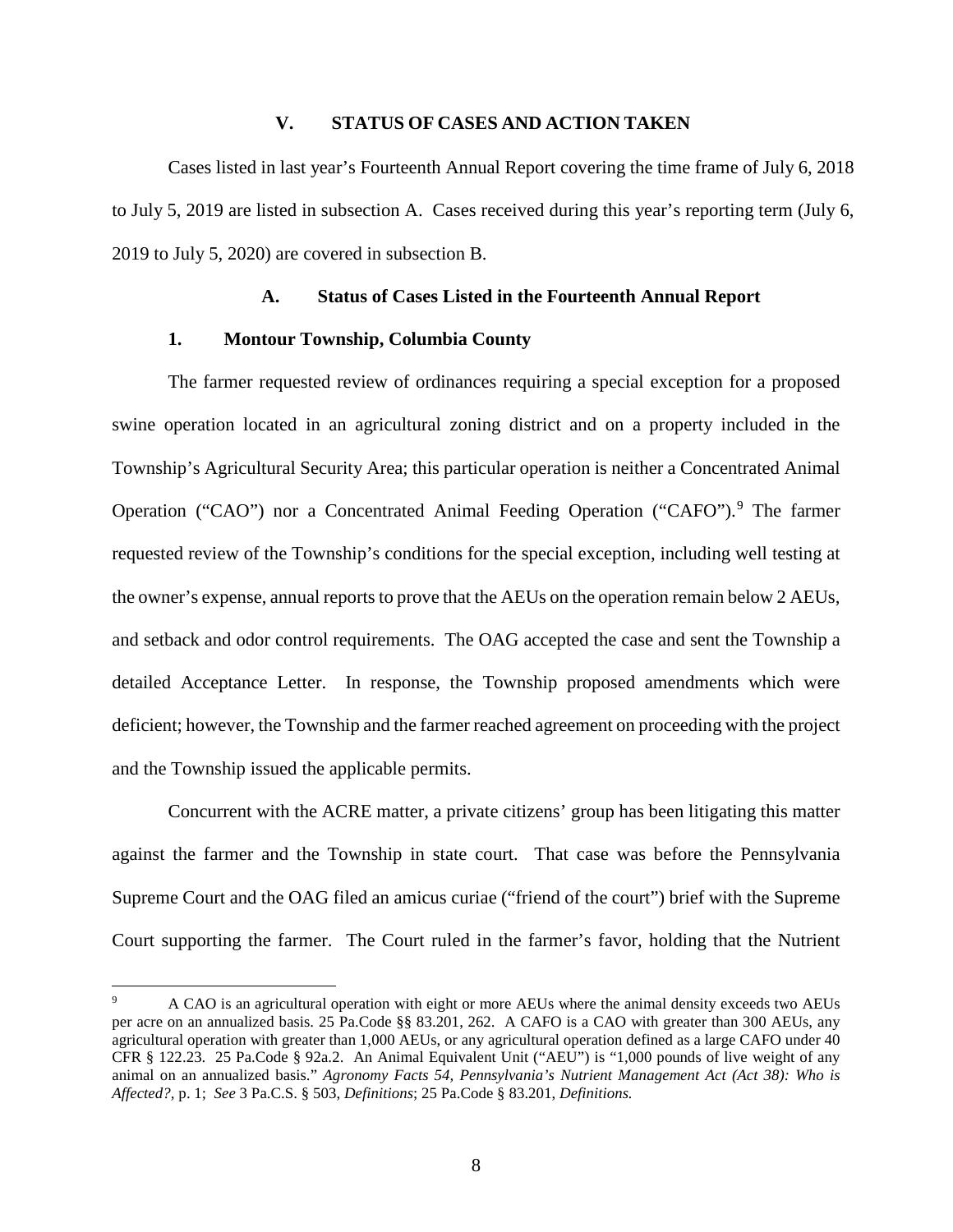Management Act<sup>10</sup>, preempts local regulation of agricultural operations not subject to the Act's requirements to the extent that the local regulation is more stringent than, inconsistent with, or in conflict with those requirements. Now that the state court litigation has ended, the OAG will restart negotiations based on the ordinance amendments the Township had proposed earlier. **Status – In** 

## **Negotiation**

## **2. Heidelberg Township, Lebanon County**

Two citizens requested review of the Township ordinance provisions regulating CAOs. The OAG notified the Township of legal problems with the ordinance and offered the Township an opportunity to discuss and correct them. The Township informed the OAG that neither of the ACRE applicants had been denied permits; rather, the primary reason behind the challenged ordinances is to protect the nature of the Agricultural Transition Zone as well as the water in the wellhead protection zones. The OAG, the Township solicitor, and the Township engineer continue to engage in negotiations concerning the CAO ordinances. **Status – In Negotiation**

## **3. Wayne Township, Schuylkill County**

The farmer requested review of the Township's zoning ordinance provisions regulating "intensive agriculture." The OAG notified the Township of legal problems with the zoning ordinance provisions and offered the Township an opportunity to discuss and correct them. The Township reports that there are no current issues with the farmer. The immediate situation has been resolved locally. The Township has a mix of small non-CAO/CAFO, CAOs, and CAFOs' farms. The Township solicitor and Township officials are working cooperatively with the OAG to guarantee that its ordinances comply with state law. The OAG is in the process of drafting

<span id="page-8-0"></span> <sup>10</sup> 3 Pa.C.S. §§ 501-522.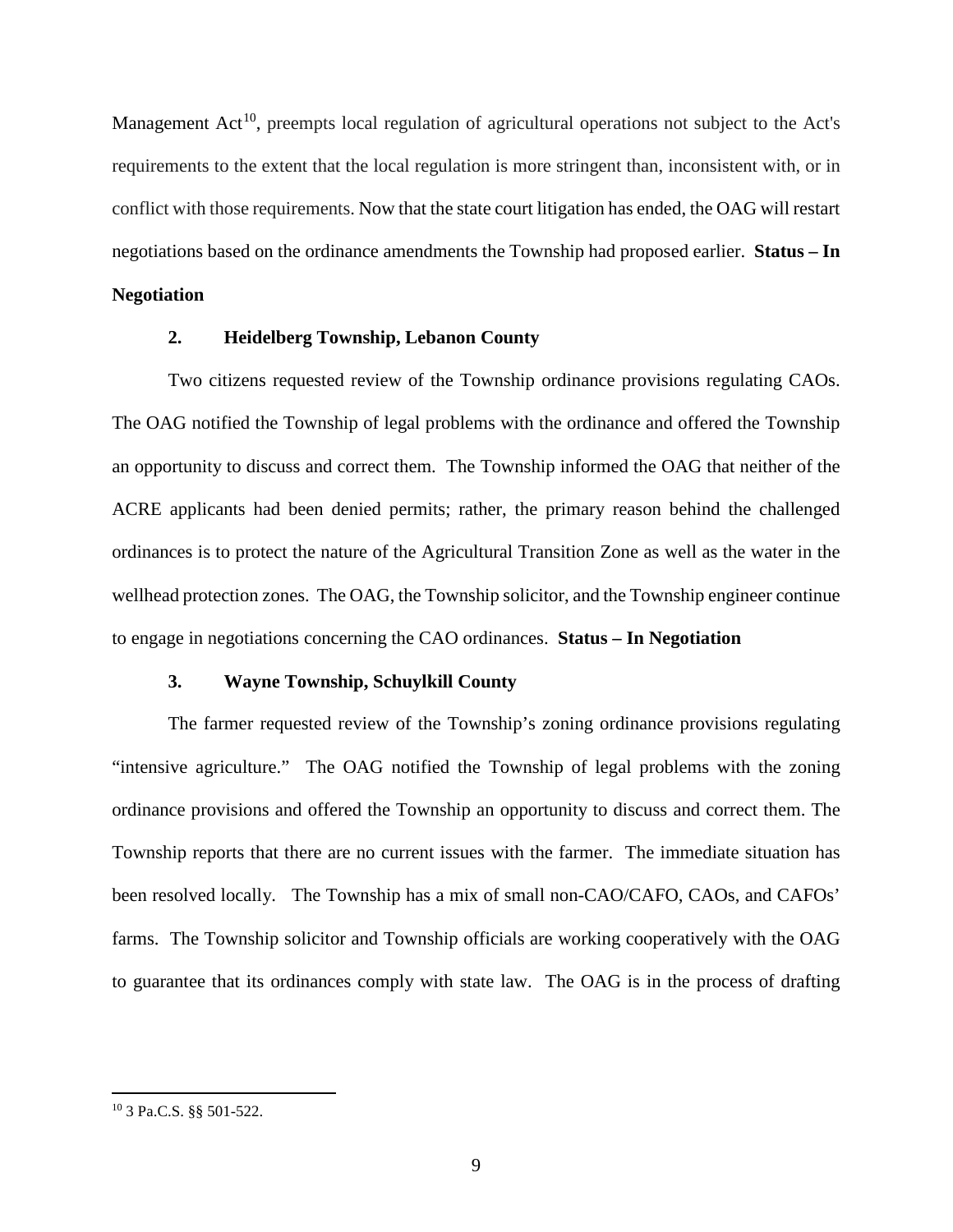proposed amended ordinances. Once complete, these proposals will be forwarded onto the Township for its review. **Status – In Negotiation**

## **4. East Nantmeal Township, Chester County**

A landowner requested review of the Township's zoning ordinance provisions for forestry activities. The OAG notified the Township of legal problems with the zoning ordinance and offered the Township an opportunity to discuss and correct them. The OAG identified 43 shortcomings with the challenged ordinances. The Township drafted various ordinance amendments; 29 appropriate changes were made leaving 14 outstanding issues to be resolved. The OAG is drafting a proposal on the 14 remaining issues. Negotiations will continue. **Status – In Negotiation**

#### **5. Maxatawny Township, Berks County**

A chicken farmer requested review of the Township's ordinances regulating agricultural operations and the requirement of a conditional use approval to engage in "intensive agriculture." The OAG accepted the case and outlined for the Township the legal deficiencies in the ordinances. The Township initially declined the OAG's offer to engage in negotiations but has since changed course. The Township and the OAG have exchanged extensive proposed amendments.

The Township and the farmer have a proposed agreement allowing the farmer to proceed with his agricultural expansion. The Settlement Agreement and the Settlement Plan Exhibit are complete. Before the case can be settled, Maxatawny's and the farmer's consultants are working on a checklist of items, including stormwater, driveway, Erosion and Sediment ("E&S") Plan, <sup>[11](#page-9-0)</sup>

<span id="page-9-0"></span> <sup>11</sup> An E&S Plan is a "site-specific plan consisting of both drawings and a narrative that identifies [best management practices] to minimize accelerated erosion and sedimentation before, during and after earth disturbance activities. 25 Pa.Code §102.1, *Definitions.*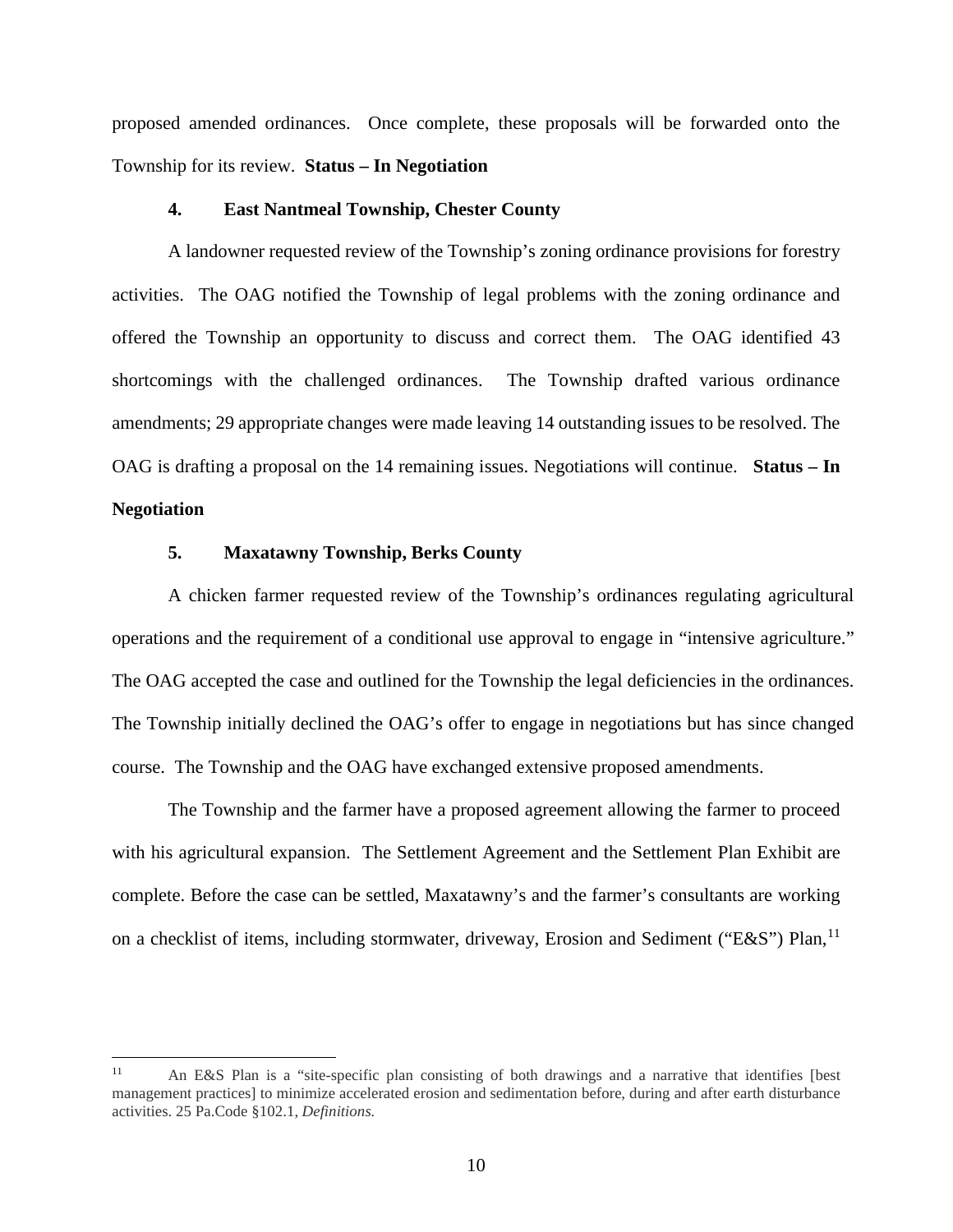and related improvements issues. The OAG continues to review Maxatawny's proposed ordinance amendments. **Status – In Negotiation**

### **6. Upper Saucon Township, Lehigh County**

The complainant, who has horses and chickens on her property, requested review of the Township's denial of a permit to build a barn to house her animals. Ordinance review ongoing. **Status - Open.**

## **7. Codorus Township #1[12](#page-10-0), York County**

A CAFO farmer requested review of the Township's zoning, land development, and health ordinance provisions regulating CAFO's. Subsequent to the ACRE complaint, the farmer and the Township arrived at an accommodation. The farmer submitted the requisite plans for the proposed expansion and the Township approved them. The immediate problem, whether the farmer could proceed or not, has been resolved. OAG review of the CAO/CAFO ordinances, however, continues. **Status - Open.**

### **8. Ferguson Township, Centre County**

A landowner requested review of the Township's zoning ordinance provision prohibiting livestock on parcels less than 50 acres and requiring conditional use approval for riding stables. The OAG accepted the case and outlined for the Township the legal deficiencies in the ordinances. The OAG is waiting for a response from the Township on whether it intends to amend its ordinances.

### **Status – In Negotiation**

### **9. Longswamp Township, Berks County**

A crop farmer requested review of the Township's application of its subdivision, land development and well drilling ordinances to the farmer's installation of a crop irrigation system.

<span id="page-10-0"></span><sup>&</sup>lt;sup>12</sup> The OAG received a second Codorus Township ACRE complaint dealing with CAOs/CAFOs. That case is listed below.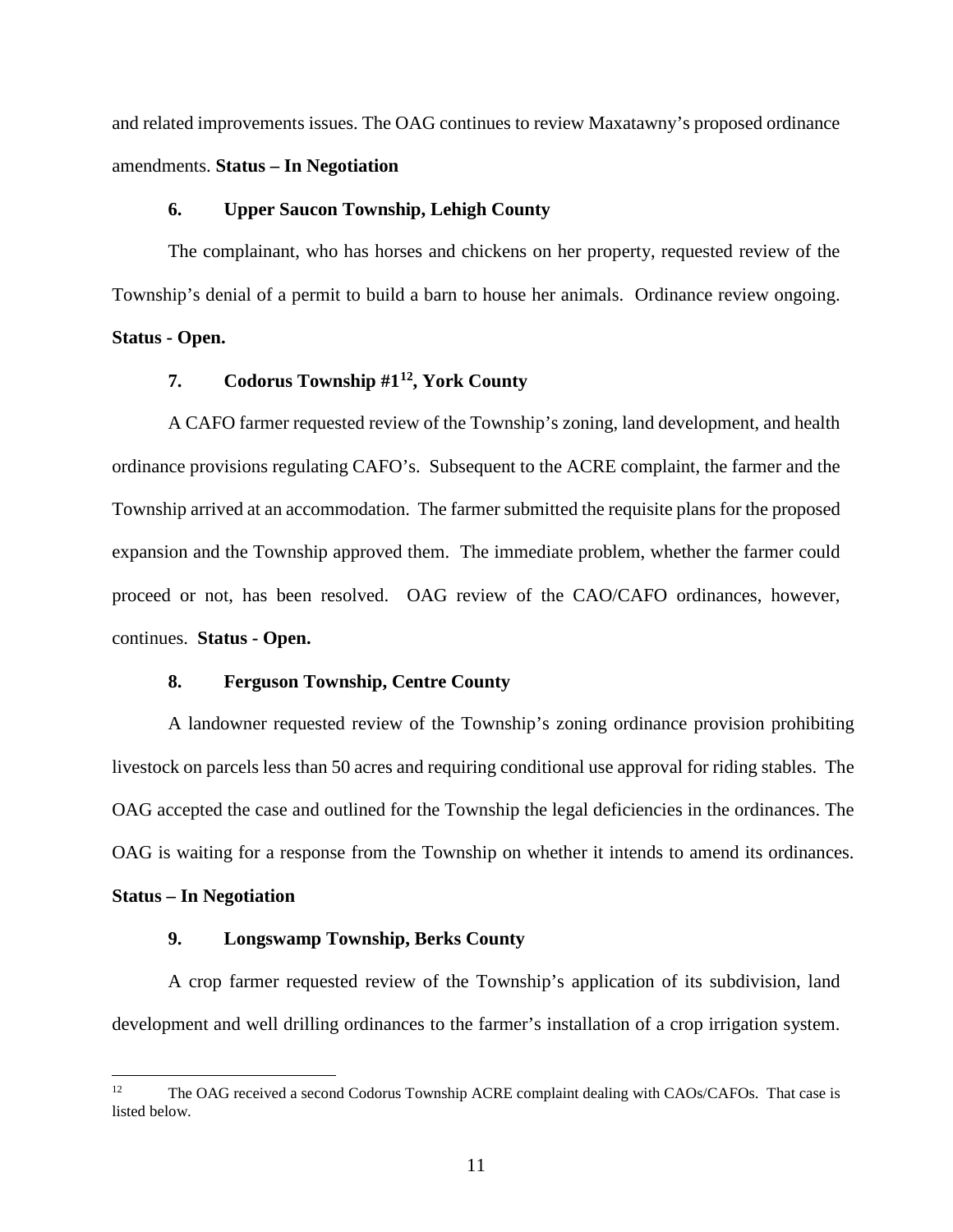The OAG accepted the case, sending the Township an Acceptance Letter explaining how its ordinances violate ACRE. The Township permitted the farmer to drill his wells and irrigate his crops, solving the immediate problem. Through negotiations, the Township has agreed to amend its Subdivision and Land Development Ordinance consistent with the OAG's requirements; disagreement remains on the issue of the well provision ordinances. Negotiations over this well provision part of the ACRE case continue; the OAG currently waits for the Township's response to its inquiry as to whether the Township will amend the well provision ordinances. **Status – In Negotiation**

### **10. East Brandywine Township, Chester County**

A land owner challenges the Township's ordinances as they apply to selling lumber harvested from her property, including the removal of the tops/slash<sup>[13](#page-11-0)</sup> that remain after harvesting. The OAG accepted this case and sent to East Brandywine an extensive acceptance letter, including 100 pages of exhibits outlining in detail the deficiencies in its ordinances. The Township now proposes to enact the Brandywine Conservancy's model timber harvesting ordinance, which the Conservancy is currently drafting. The OAG ACRE attorney and Pennsylvania Department of Agriculture officials continue to work with Conservancy officials in drafting a legally sufficient model ordinance for the Township to enact. **Status – In Negotiation**

## **11. Walker Township, Schuylkill County**

A poultry farmer sought to expand egg-laying operations and challenges the Township's restrictions on what it defines as "intensive agriculture." The OAG sent an Acceptance Letter to the

<span id="page-11-0"></span><sup>&</sup>lt;sup>13</sup> "Top' means the upper portion of a felled tree that is not merchantable because of small size, taper, or defect." "Slash' means the woody debris left in the woods after logging, including logs, chunks, bark, branches, uprooted stumps, and broken or uprooted trees or shrubs." *Forest Management and Timber Harvesting in Pennsylvania-Information for Citizens and Local Government Officials,* PSU College of Agricultural Sciences, 2019, p. 13.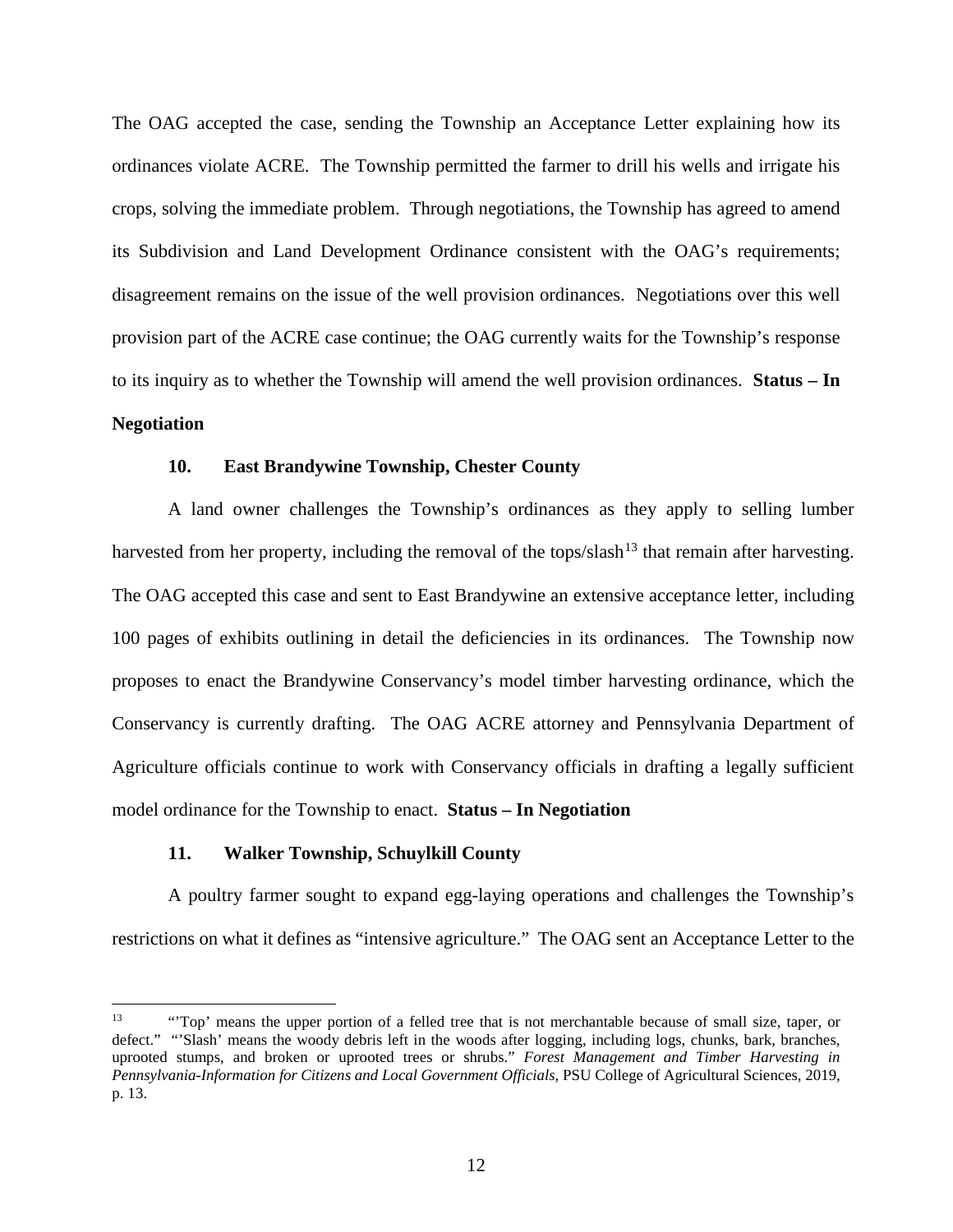Township as well as to the farmer's lawyer. The farmer and the Township are also litigating this case in state Courts.

The Township, along with three other municipalities, enacted a comprehensive joint municipal ordinance (the "new ordinance") covering all aspects of local governance, including agriculture, despite the unresolved ACRE matter and the ongoing litigation. The OAG and the Township have agreed to work together to review the CAO/CAFO portions of the new ordinance and to revise any sections that violate state law. The OAG is currently reviewing the new ordinance to evaluate its compliance with state law. **Status – In Negotiation**

### **12. Pennsbury Township, Chester County**

Landowners challenged the Township's ordinances concerning Natural Resource Protection Standards and Stormwater Management as they pertain to timber harvesting on their property. The OAG accepted this case and sent a detailed letter to the Township explaining why its ordinances violated ACRE and describing how to bring those ordinances into compliance. The Township agreed to allow the landowners to proceed with the timber harvest, resolving the immediate issue. Moreover, the Township also contemplates enacting the Brandywine Conservancy's model ordinance referenced in the East Brandywine Township matter. Negotiations continue. **Status – In Negotiation**

### **13. Little Britain Township, Lancaster County**

A landowner filed an ACRE complaint questioning the Township's stocking rates and types of animals permitted on the land. The Township sent a response to the OAG; the owner and Township are also litigating the case in the state courts. After a review of all relevant facts, the OAG denied the ACRE request. The property in question is located in the Township's Rural Residential District (R-1) and not the Agricultural Zoning District (AG). The keeping of livestock in the R-1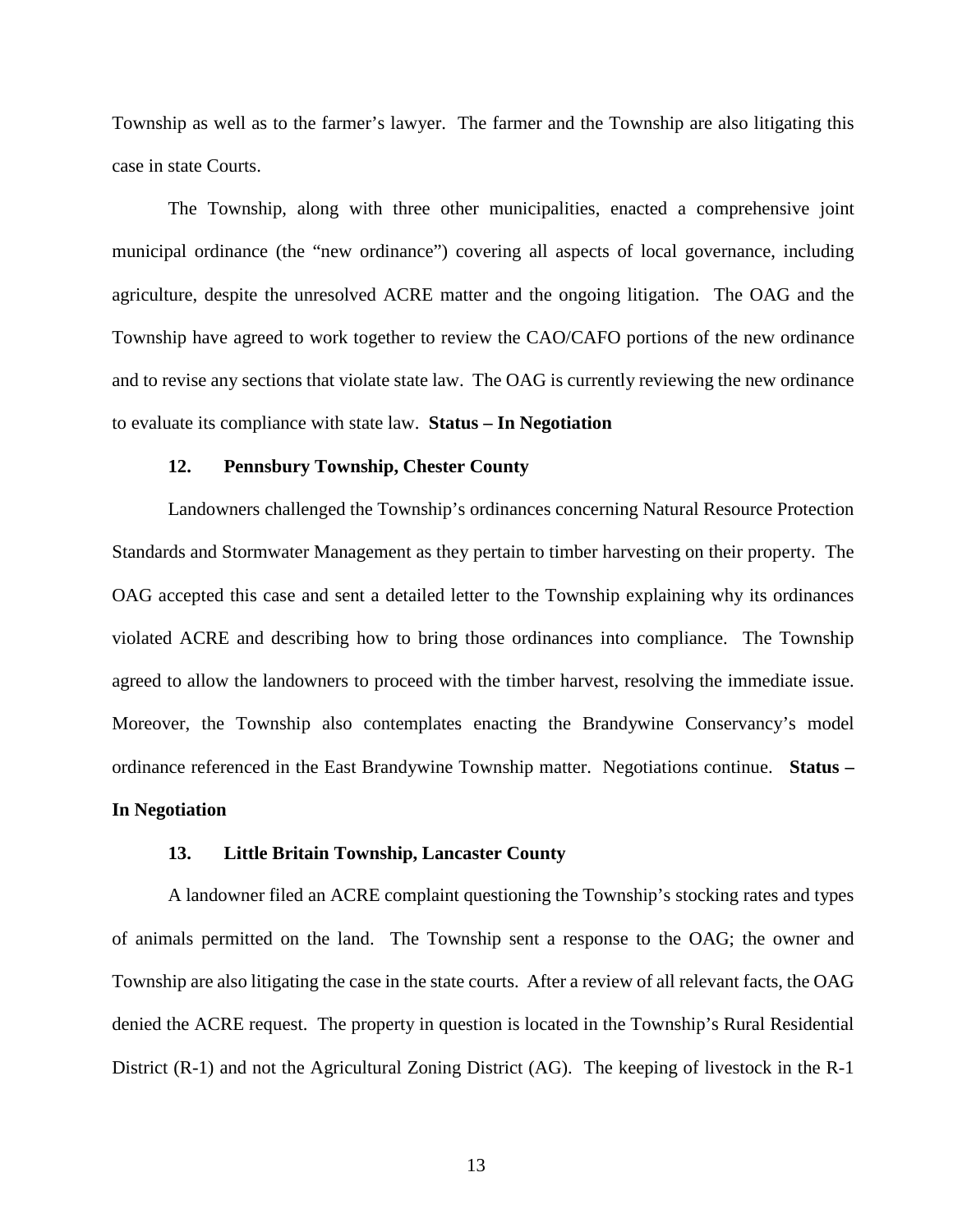district is permitted only by special exception. The Township granted an earlier special exception and its denial of a subsequent special exception request to add more livestock on the R-1 property is not an ACRE violation.

After the OAG denied the case, the farmer requested reconsideration of its denial. That reconsideration is ongoing. **Status – Open.**

## **14. Lower Milford Township #1, [14](#page-13-0) Lehigh County**

The landowner believes that the Township is placing overly restrictive and illegal requirements on his harvesting of timber - specifically, the Township's fee and escrow requirements. The OAG accepted the case and informed the Township that its escrow requirements violated ACRE. The Township eliminated the escrow fee from its fee schedule, returned the several thousand-dollar escrow fee back to the landowner, and the timber harvest occurred. With the resolution of the immediate problem, the OAG continues to review other sections of the Township's timber ordinances. **Status - Open.**

## **15. East Penn Township, Carbon County**

Farmers contend that the Township's Ordinance #77, which controls the agricultural use of biosolids, violates ACRE. The OAG issued an extensive acceptance letter concluding that the ordinance did violate ACRE. The Township states that it wants a productive dialogue with this Office, so negotiations continue to resolve the defective ordinances in an attempt to avoid litigation. The OAG has made it clear to the Township that it must use the model biosolids ordinance that East Brunswick Township enacted several years ago in order to be in compliance with ACRE.<sup>15</sup> The

<span id="page-13-0"></span><sup>&</sup>lt;sup>14</sup> The OAG received a second Lower Milford Township ACRE complaint dealing with wineries. That case is listed below.

<span id="page-13-1"></span><sup>15</sup> The East Brunswick ACRE case involved litigation in the Commonwealth Court. *Commonwealth of Pennsylvania, Office of the Attorney General v. East Brunswick Township,* 980 A.2d 720 (Pa.Cmwlth. 2009).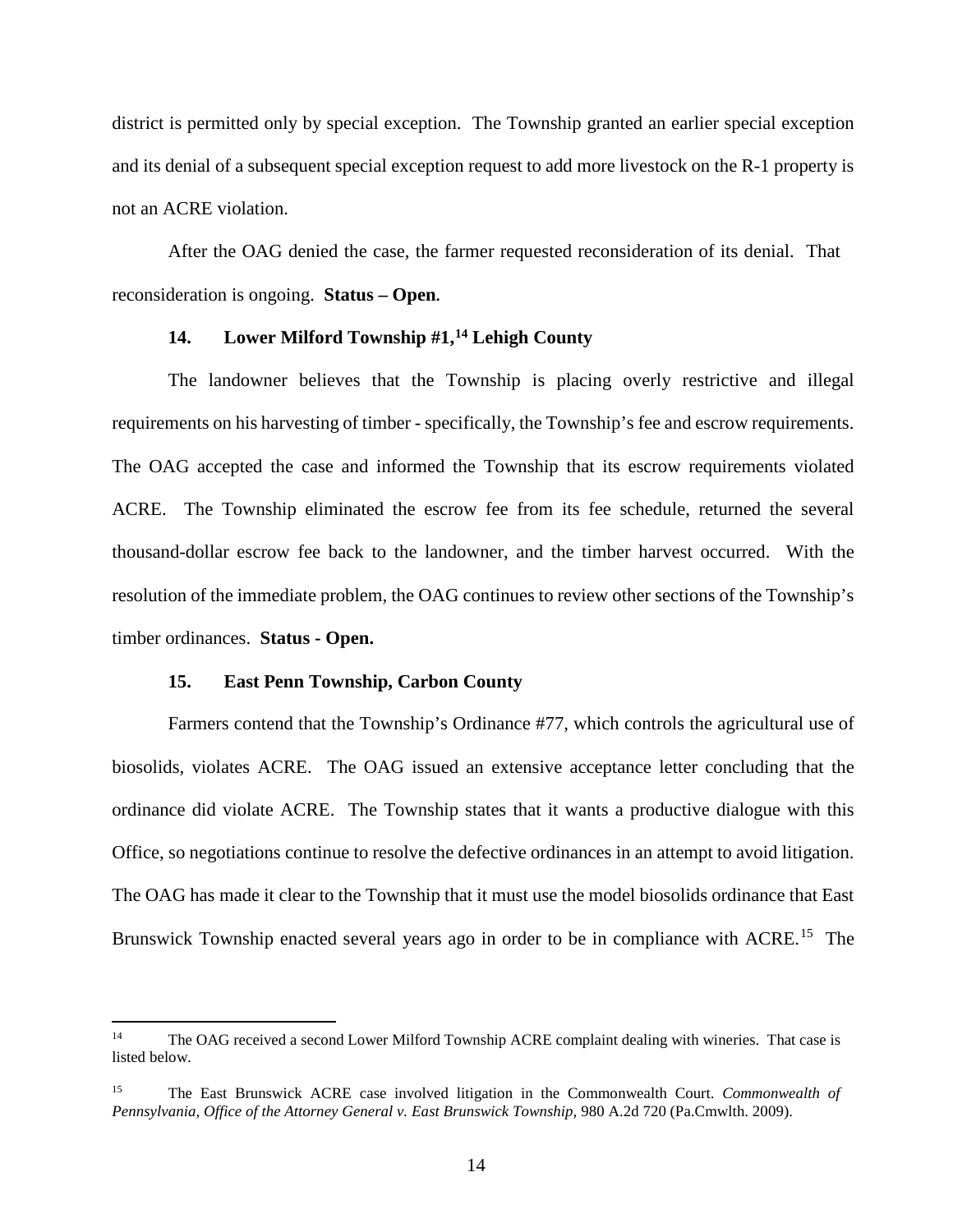Township is currently reviewing the model biosolids ordinance, along with other relevant information, after which negotiations with the OAG will continue. In addition to the ACRE matter, the Township and the farmers are engaged in litigation in the Carbon County Court of Common

## Pleas. **Status – In Negotiation**

### **16. Eldred Township, Monroe County**

Landowner requested ACRE review of the Township's timber harvesting ordinances. The OAG accepted the case, and sent a detailed Acceptance Letter explaining why the ordinances were flawed and the measures the Township needs to take to bring them into compliance with ACRE. The Township disagrees. The OAG continues to consider its options moving forward. At this time, negotiations to resolve the case are ongoing. **Status – In Negotiation**

### **17. Clay Township, Lancaster County**

A timber harvester challenged the Township's forestry ordinances. After the filing of the ACRE complaint, the Township issued the harvesting permit allowing the ACRE complainant to commence harvesting, solving the immediate problem. The OAG directed Clay Township to the ACRE website. After reviewing several of the timber harvesting Acceptance Letters found on the OAG ACRE website, the Township has drafted a proposed timber ordinance. The OAG confirmed that the proposed ordinance is in conformity with the Pennsylvania State University ("PSU") Extension's Model Ordinance; once this Office receives proof that the Township has enacted the new ordinance it will close this case. **Status – In Negotiation**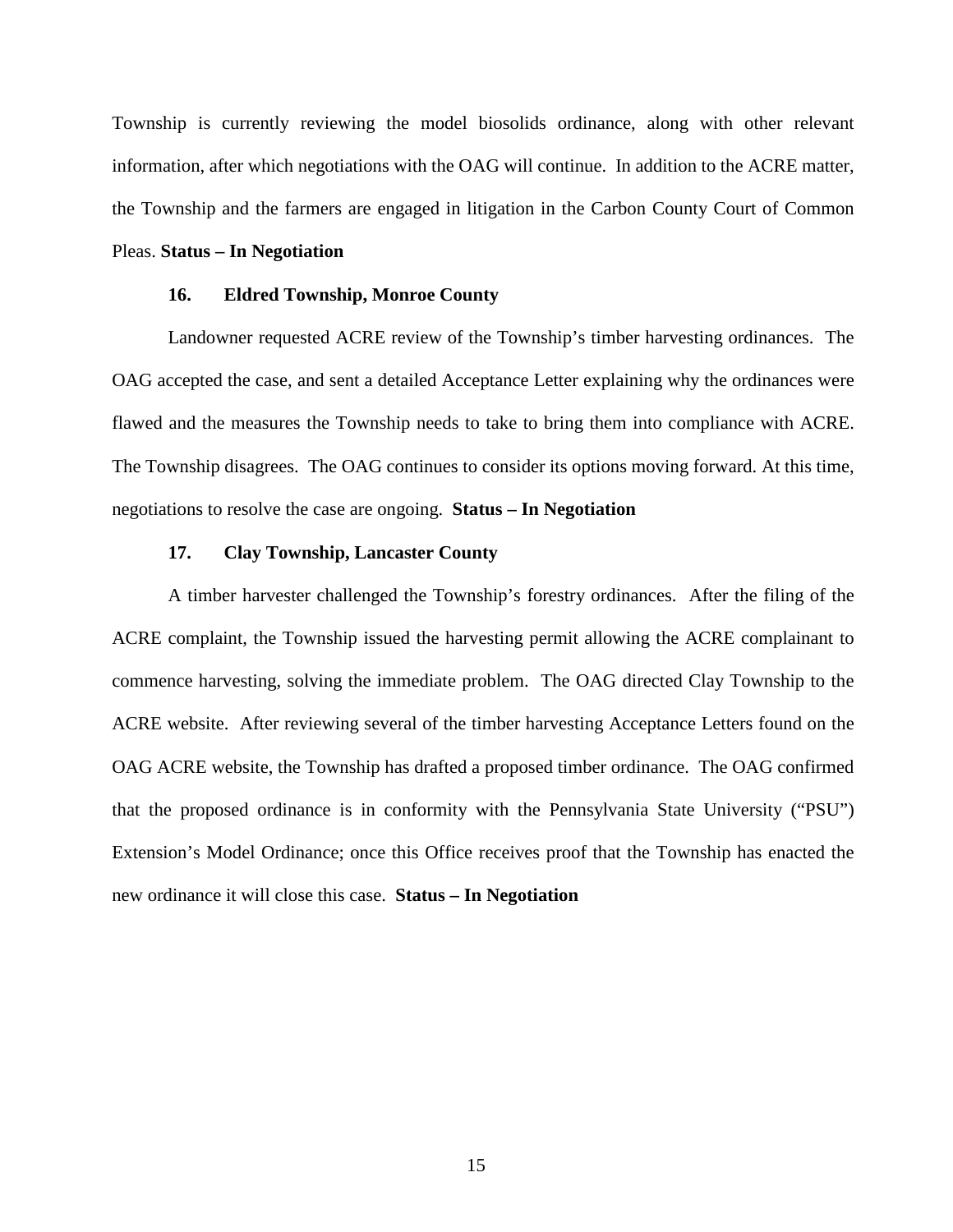## **18. Todd Township, Huntingdon County**

A township supervisor, who is also a farmer, filed an ACRE complaint concerning the Township's enactment of an ordinance entitled a "Community Bill of Rights" ("CBR")<sup>[16](#page-15-0)</sup> which seeks to regulate what it characterizes as "industrial farming." Such CBRs violate state law and the OAG's Acceptance Letter explained that it had to be repealed; after review of the letter, the Township repealed the CBR. The Township is in the process of drafting a legally sufficient ordinance, which will be reviewed by the OAG for compliance with ACRE. **Status – In Negotiation**

## **19. Windsor Township, York County**

Timber harvesting company filed an ACRE complaint contending that the Township's forestry ordinance violated ACRE. Ordinance review continues. **Status – Open**

#### **20. Salem Township, Luzerne County**

Farmer contends that the Township's requiring mandatory hook-up to the public sewer system violates ACRE. The Board of Supervisors voted against mandating that the CAFO at issue connect to the public sewer. **Status - Closed**

### **21. Kidder Township, Carbon County**

Logger challenges the Township's timber harvesting ordinance and expresses particular concern with regard to the requirements pertaining to E&S Plans. The OAG explained in an acceptance letter that the Township's ordinance provisions concerning E&S requirements, permit fees, silvicultural standards, insurance matters, and penalties violated ACRE. After receiving the OAG acceptance letter, the Township permitted the harvest to proceed. The harvest is finished and

<span id="page-15-0"></span><sup>&</sup>lt;sup>16</sup> CBRs are locally drafted and enacted ordinances that seek to invalidate certain property rights. CBRs have been routinely invalidated by the courts. *See e.g. Pennsylvania Gen. Energy Co., LLC v. Grant Twp.*, 2018 WL 306679 at 10 (W.D. Pa. 2018) and cases listed therein.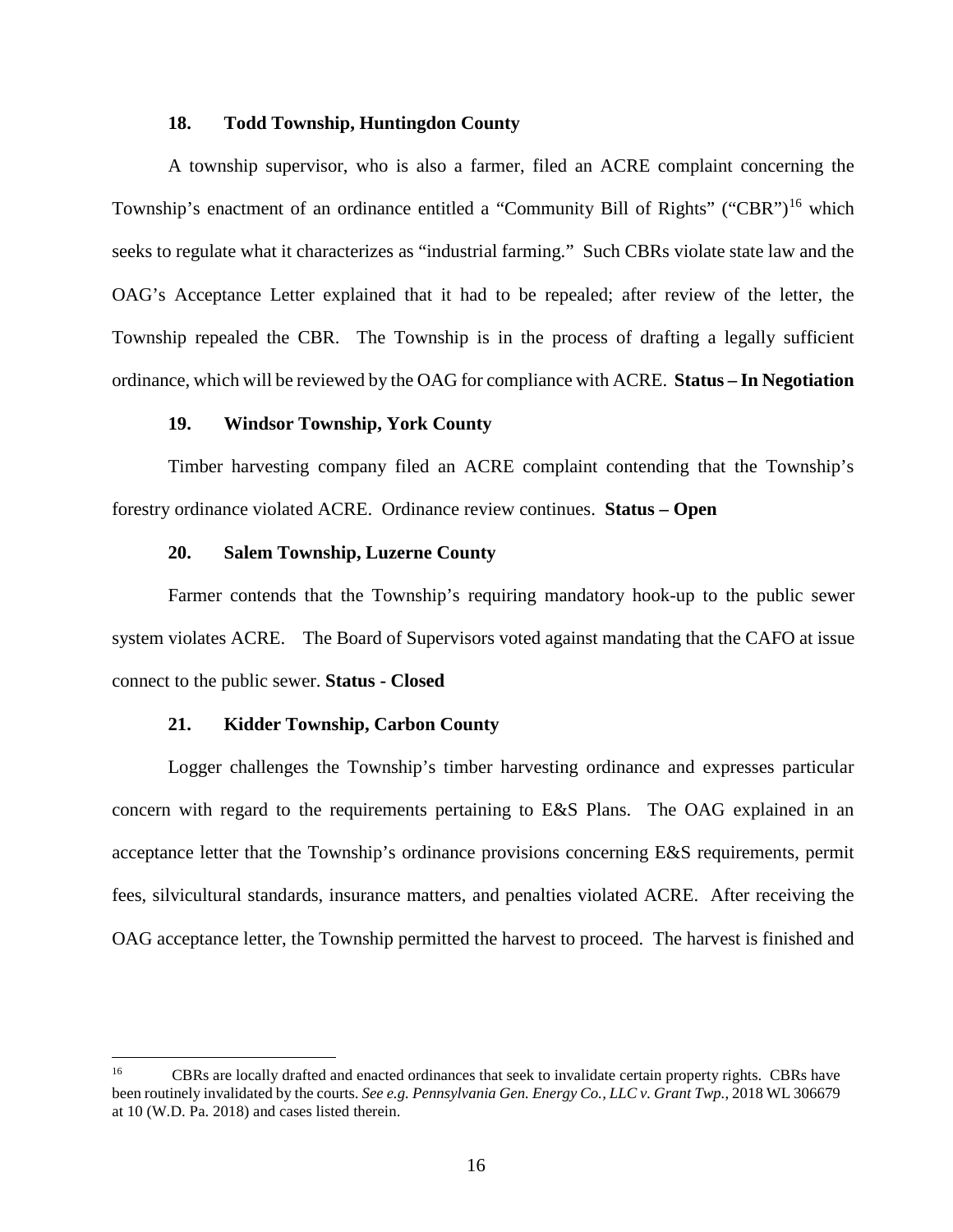the site retired. The OAG is awaiting the Township's formal response to the acceptance letter. **Status – In Negotiation**

## **22. Upper Milford Township #1, Lehigh County**

Farmer challenges the Township's stormwater management ordinances. All issues raised in the ACRE complaint with the exception of whether an operations and maintenance agreement is required have been resolved. The Township has changed the stormwater ordinance to increase the square footage of impervious areas which allows the farmer to proceed with constructing the covered animal heavy use area. The OAG's review of whether an operations and management agreement is required continues. **Status – Open** 

## **23. Upper Milford Township #2, Lehigh County**

Farmer contends that the Township's ordinances concerning minimum acreage, various setback distances, requirements for "farm-based businesses," and what constitutes "agricultural products" violates ACRE. The Township has agreed to amend its ordinances to reflect the RTFA's definition of a NAO, to amend the distance of its setbacks to comply with state law, to more specifically delineate the applicability of NAOs to "farm-based businesses," and to add a definition of "agricultural products" in the Definition portion of the ordinances. The OAG continues to work on a proposal to resolve several remaining issues. **Status – In Negotiation**

#### **24. Pocono Township, Monroe County**

Timber harvesting company filed an ACRE complaint contending that the Township's forestry ordinance violated ACRE. The OAG accepted the case informing the Township that the ordinances related to mandatory buffer zones, basal area to remain after a harvest, times of harvest, fees and escrow, and E&S requirements violated ACRE. In light of the OAG acceptance letter, the Township permitted the harvest to proceed. The harvest is finished and the site retired. The OAG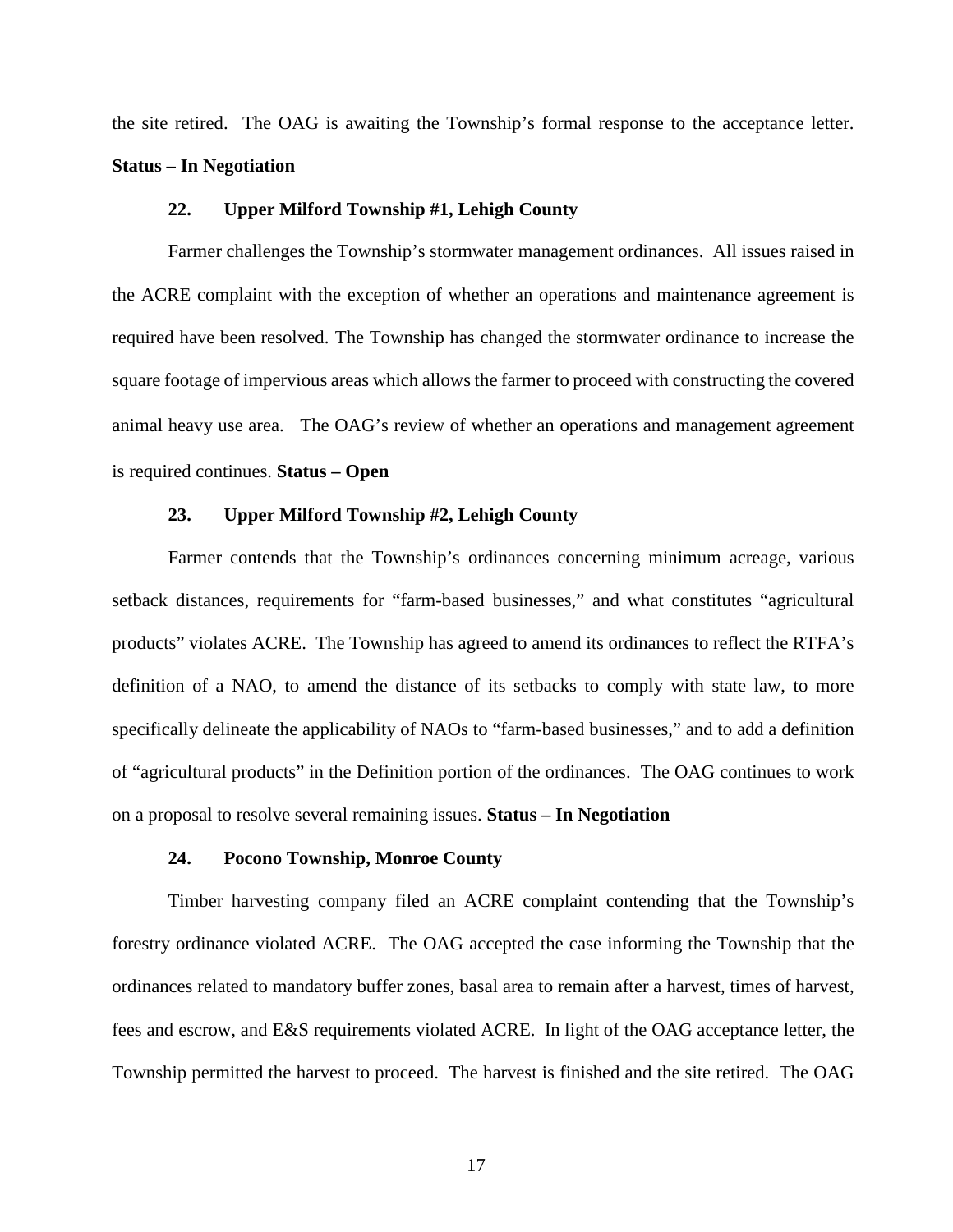recommended that the Township enact the PSU Model Timber Harvesting ordinance and is awaiting the Township's response. **Status – In Negotiation**

## **25. Middle Smithfield Township, Monroe County**

Timber harvesting company complains of the Township's requirements with respect to E&S Plans, no cut buffer zones around water bodies, disposal of tops and slash, and remaining canopy minimums. The OAG accepted the case and sent the Township an acceptance letter. The Township's response agreed with some, but not all, of the OAG's positions regarding the ordinance. The OAG continues to work on a proposal to resolve several remaining issues. **Status – In Negotiation**

### **26. Upper Macungie Township, Lehigh County**

Farmers filed an ACRE complaint challenging the Township's ordinances regulating direct commercial sales of agricultural commodities. The Township agreed that its ordinances were in conflict with state law and issued all necessary permits to the farmers for the operation of their business, solving the immediate problem. The Township agreed to amend its improper ordinances; when amending its ordinances the Township typically waits until there are several amendments to various ordinances in order to process one comprehensive ordinance to save on costs. This amendment process usually occurs once a year. As soon as the Township provides proof that it has amended its ordinances, the OAG will close the case. **Status – In Negotiation.**

#### **27. Rice Township, Luzerne County**

Logger challenges the Township's professional licensure requirements for foresters, the prohibitions on clear cutting, and the mandate that certain percentages of the forest canopy remain after the harvest. The Township has responded to the ACRE complaint and the ordinance review is ongoing. **Status – Open**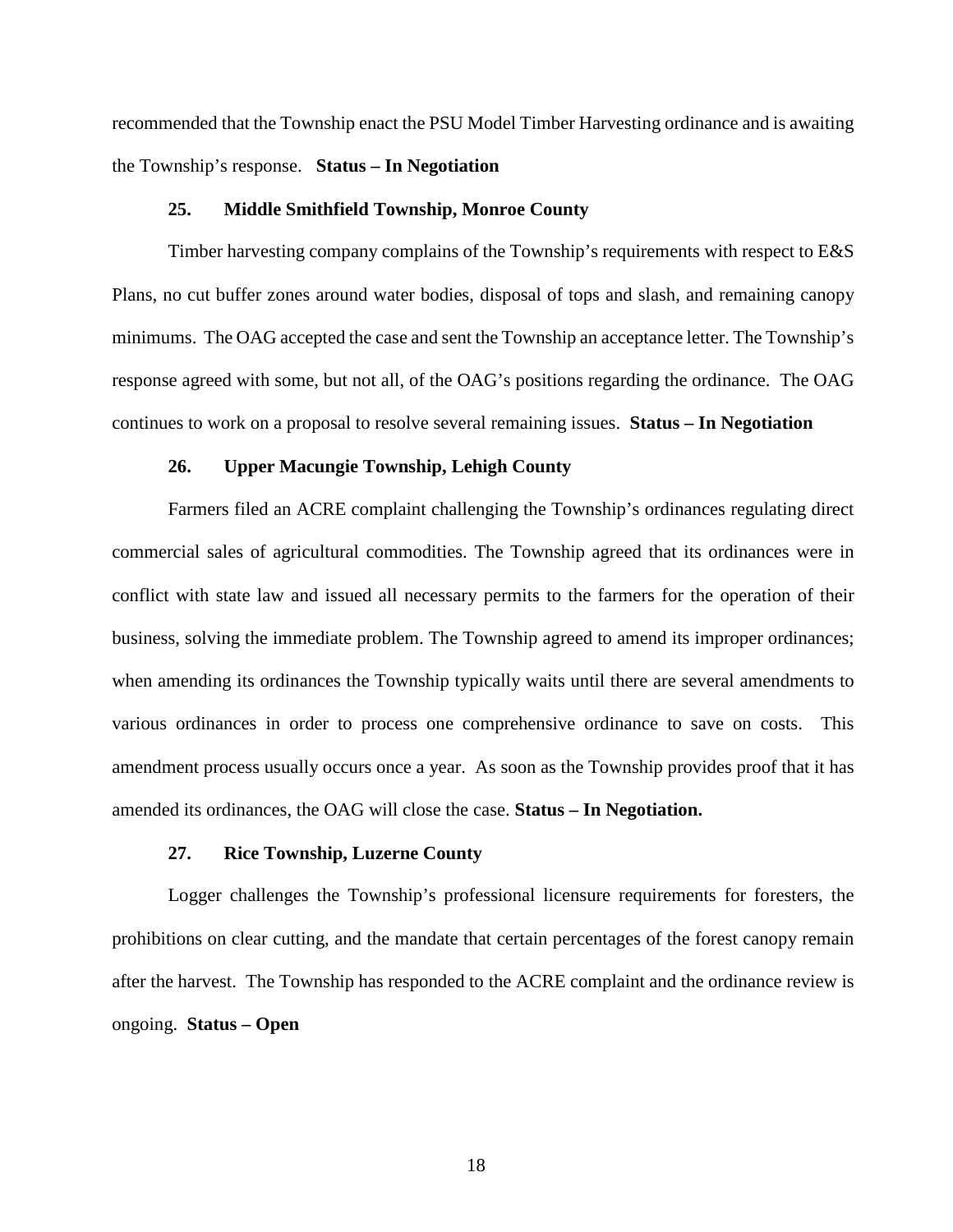## **28. Fairview Township, Luzerne County**

Timber company challenges the Township's E&S and timber harvesting plan requirements, the necessity of a written service agreement, and road posting and bonding costs, in addition to the insurance and workers' compensation mandates. The OAG concluded that there were deficiencies in the ordinances and sent out an acceptance letter. The Township responded, conceding some points but contesting others. The OAG continues to work on a proposal to resolve several remaining issues.

### **Status – In Negotiation.**

### **29. Carroll Township, Perry County**

This is a case involving farmers wanting to renovate or reconstruct existing structures on their property to establish a food store/retail market as well as a bakery/food preparation on site. The ACRE complainant decided to place her business in another municipality and had no further interest in the property in Carroll Township. **Status – Closed**

### **30. South Londonderry Township, Lebanon County**

Forestry company filed an ACRE complaint challenging numerous portions of the Township's timber harvesting ordinance. The Township responded that it was in the process of reviewing its ordinances and intended to amend certain sections in the near future. The OAG provided the Township with resources to assist it in amending its ordinances. The Township has been preparing a comprehensive Zoning Ordinance amendment that will remedy any potential issues with ACRE. Once the Zoning Ordinance amendment is in a form that is ready for the Board of Supervisors to review and potentially adopt, the Township will forward the same to the OAG for review. **Status – In Negotiations**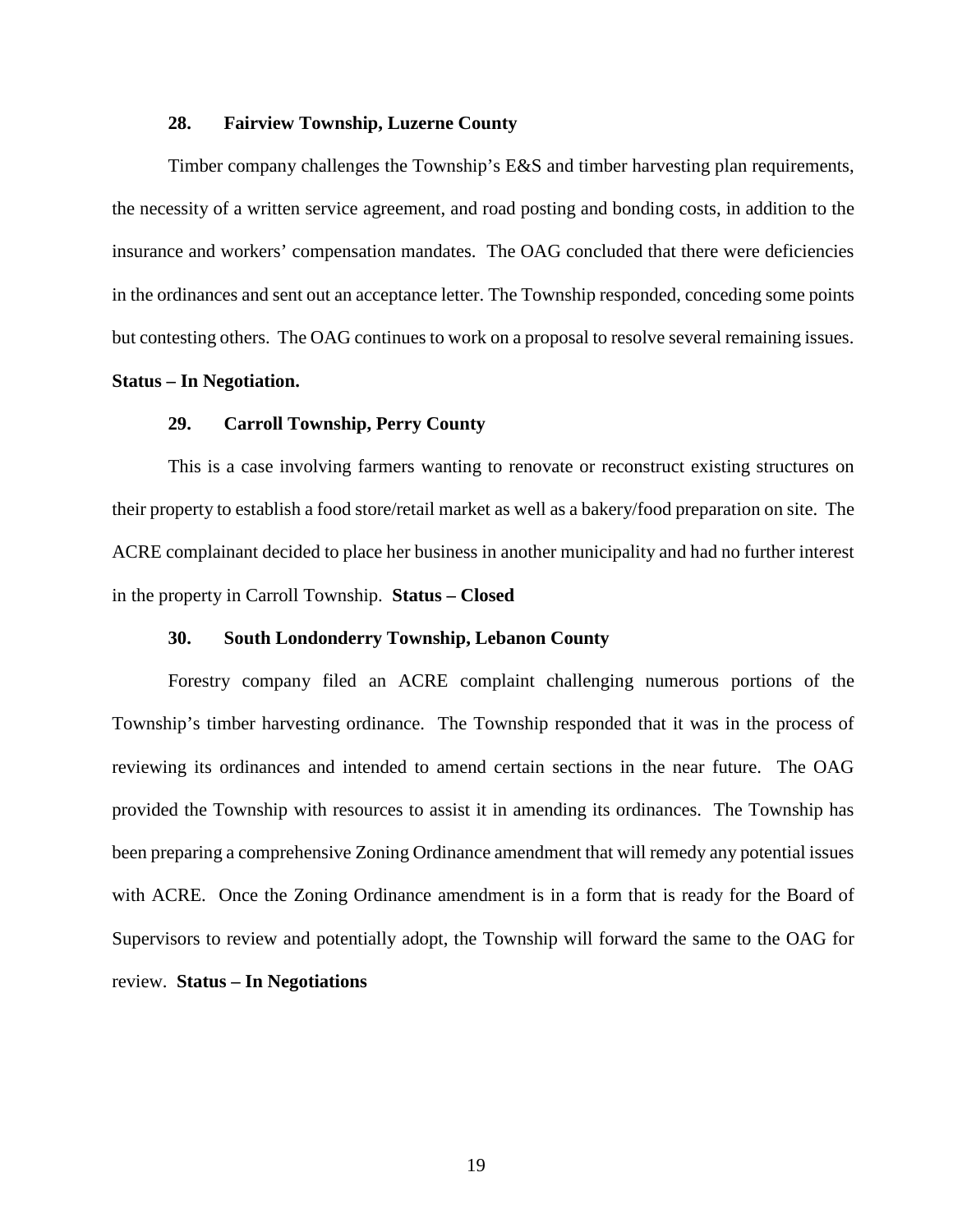### **31. Codorus Township #2, York County**

Farmer contends that the Township's CAO/CAFO ordinances violate ACRE. This case is being reviewed in conjunction with Codorus Township #1 listed above. Ordinance review is ongoing. **Status - Open**

## **32. East Nottingham Township, Chester County**

Logging company challenged the Township's E&S and escrow requirements, fee structure, tops and slash removal, and mandatory engineer review of the timber harvesting plan. After correspondence between the Township and the OAG, the Township removed the offending ordinance provisions. **Status - Closed**

## **33. North Middleton Township, Cumberland County**

Landowners disagree with the Township's actions as it pertains to their winery and proposed agritainment activities. Since receipt of the ACRE complaint, the Cumberland County Court of Common Pleas found in favor of the farmers' making and selling wine in the Rural Resource Zoning District. Lot access, setback, screening/buffering and parking requirements remain unresolved concerning the farmers' intent to operate a private party/special event facility in the rural Resource Zoning District.OAG ordinance review is ongoing. **Status – Open**

## **B. Cases Received During the Fifteenth Annual Report Time Frame (July 6, 2019 to July 6, 2020)**

### **1. Salem Township, Luzerne County**

Farmers challenge an ordinance that purports to establish health, safety, and welfare regulations for CAOs and CAFOs in the Township. OAG review of the ordinance is ongoing. **Status-Open**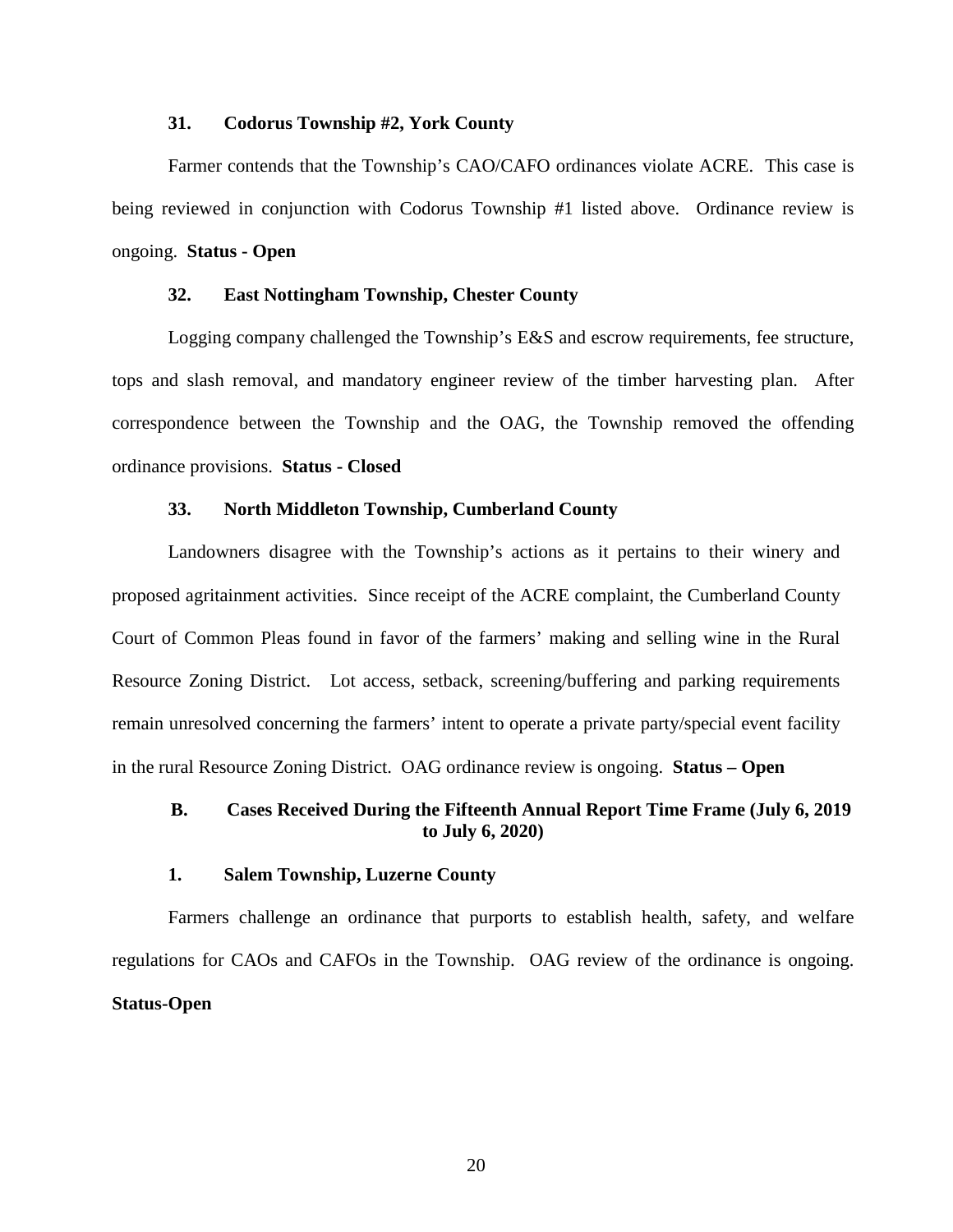## **2. Swarthmore Township, Delaware County**

A township resident filed an ACRE complaint contending that the Township improperly prohibited him from selling produce from his front yard. The ACRE complainant was not operating a NAO and did not satisfy the RTFA requirements for direct sales from his property. The OAG denied the ACRE complaint. **Status - Closed**

## **3. Elk Township, Chester County**

Farmer wanted to build a poultry barn housing approximately 3,200 chickens. The Township denied his permit application based on its "intensive agriculture" ordinance. The OAG accepted the case, informing the Township that the use of the term "intensive agriculture" must comply with state standards concerning CAOs and CAFOs. The Township's various acreage requirements also violated state law. In light of the OAG's acceptance letter, Elk Township allowed the farmer to build his poultry barn. The Township and the OAG are negotiating on an amendment to the ordinance provisions concerning acreage requirements and annual gross income. The OAG continues to work on a proposal to resolve those two issues. **Status – In Negotiation**

## **4. Middletown Township, Delaware County**

Lumber company and landowner filed an ACRE complaint challenging the Township's timber harvesting ordinance. The Township agreed to return all escrow and professional fees charged, totaling over a thousand dollars, and committed to charging no further escrow or fees. The timber harvest is expected to occur in the Fall of 2020. The OAG informed the Township that if it agrees to change its ordinances and provides proof that those changes have been enacted, the OAG will close this matter. The final resolution is still pending. **Status – In Negotiation**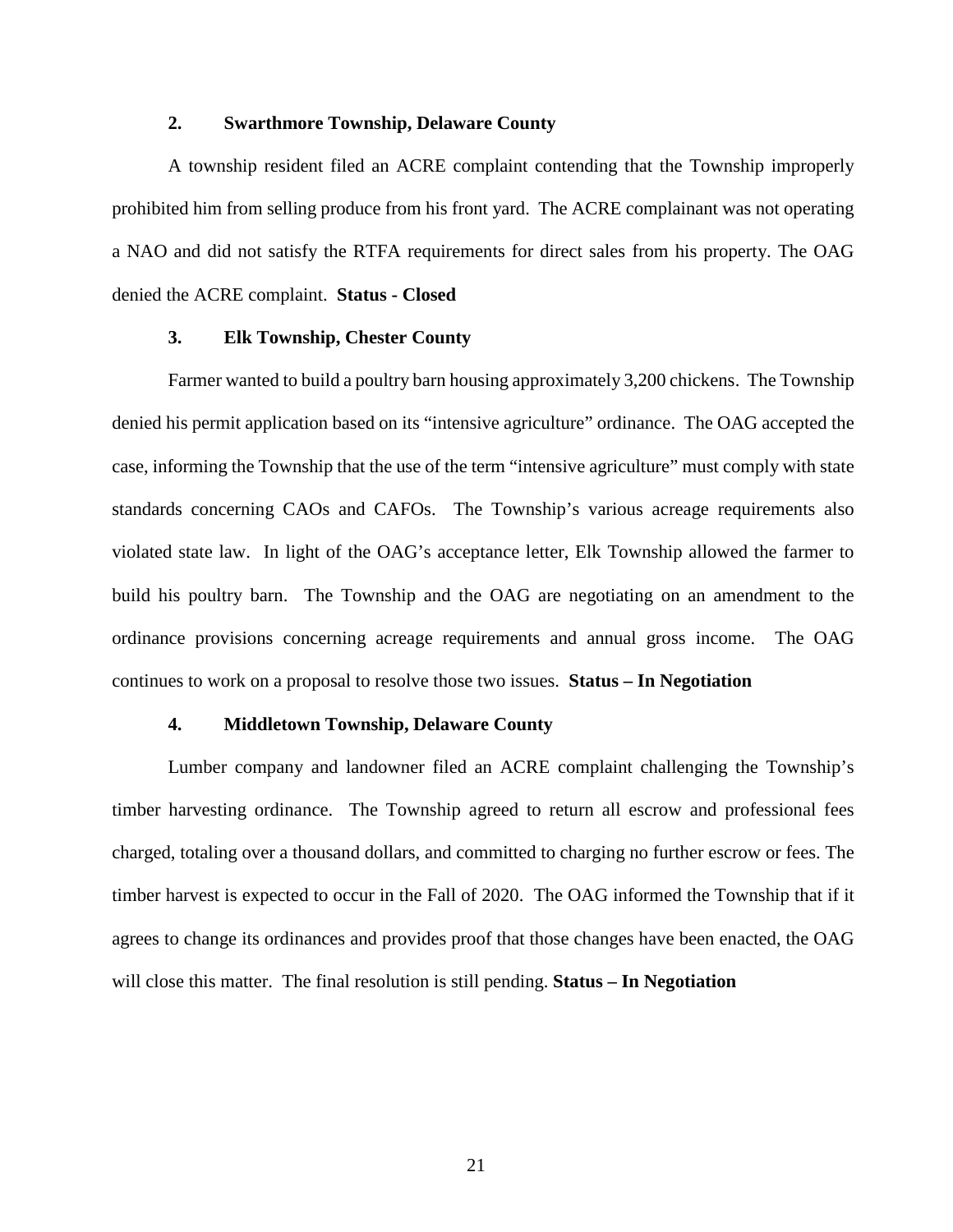## **5. The City of Philadelphia**

This case involves urban farming. City resident filed an ACRE complaint challenging Philadelphia's requirements to engage in urban farming. OAG review continues. **Status – Open.**

### **6. North Coventry Township, Chester County**

Landowner filed an ACRE complaint concerning timber harvesting on his land as well as road posting and bonding issues. The OAG sent an Acceptance Letter identifying problems with the Township's ordinances. During negotiations, the Township and landowner suggested they draft proposed amendments to the already existing ordinances for the OAG's review. The OAG received and is reviewing the proposed amendments. While this case was listed in the Fourteenth Annual Report, the landowner has subsequently filed a new ACRE complaint which elaborates on his earlier claims. Review is ongoing. **Status – Open**

#### **7. East Earl Township, Lancaster County**

Timber harvester challenged various requirements of the Township's timber harvesting ordinance. The OAG accepted the case recommending that the Township enact the PSU Extension's model timber harvesting ordinance. The Township agreed to do so thereby bringing its timber harvesting ordinance into compliance with state law. Once the Township provides proof that it has amended its ordinances the OAG will close the case. **Status-In Negotiation**

## **8. Upper Saucon Township, Lehigh County**

Timber company filed an ACRE complaint challenging the legality of the Township's requirement that a forestry stewardship plan be submitted prior to issuance of harvesting permit. The complainant also argued that mandatory, blanket buffer zones and setbacks applicable to all situations violated ACRE. The OAG accepted the case. After receipt of the OAG acceptance letter, the Township issued the timber harvesting permit and the harvest proceeded. The Township has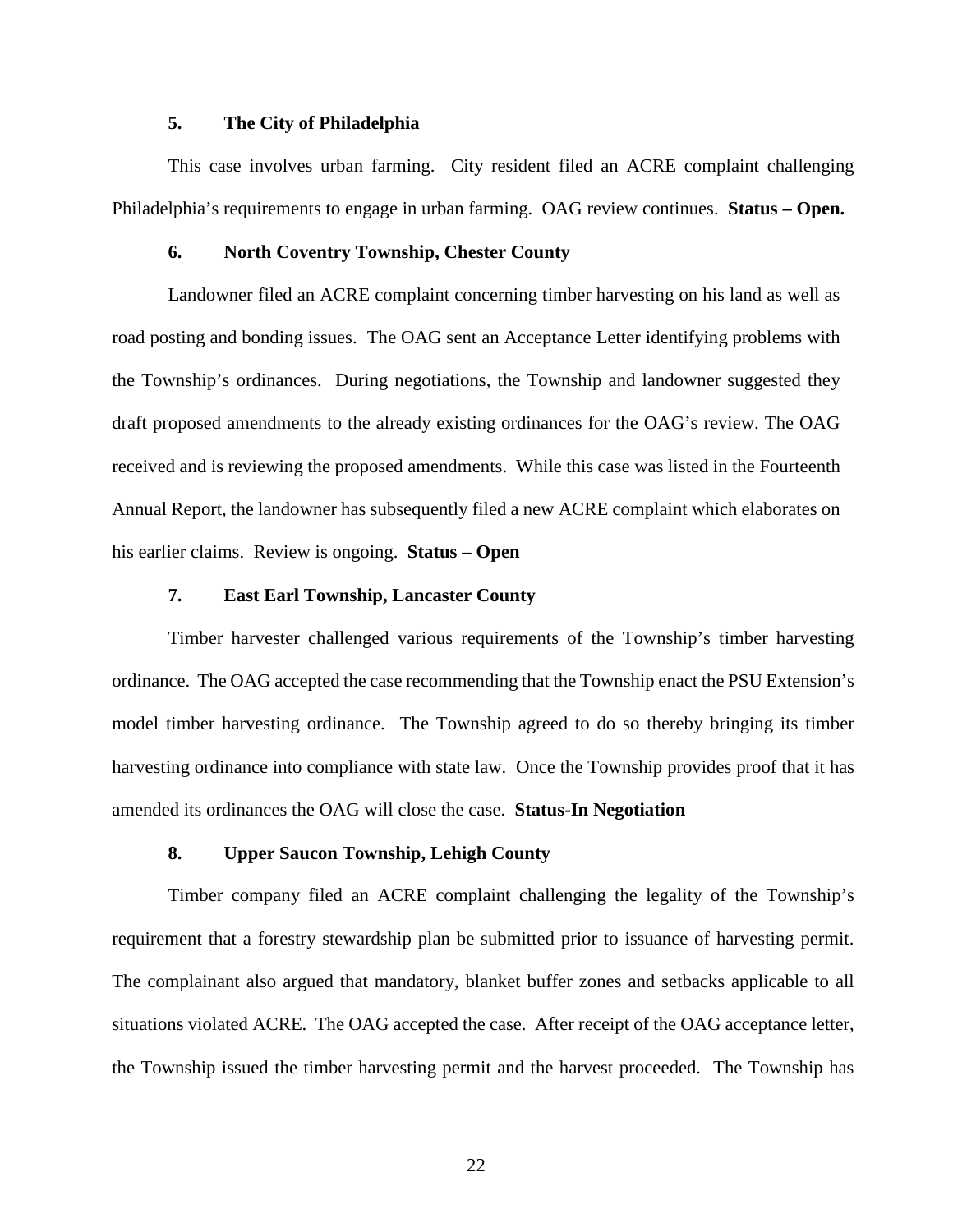also agreed to amend its ordinances. Once the Township provides proof that it has amended its ordinances the OAG will close the case. **Status – In Negotiation**

## **9. Fairview Township, York County**

Landowner applied for a permit to build a large structure to use in a proposed winery operation. The ACRE complainant wanted to use the building in various ways: to manufacture the wine; as a tasting room; as a storefront to sell the wine; and as an event destination. The OAG denied the ACRE complaint because the proposed building was not an accessory use that would be subordinate to an already existing tree farm on the property nor would the building be excluded from the requirements of the Uniform Construction Code. 35 P.S. §§ 7210.101, *et.seq.* **Status – Closed**

## **10. Peters Township, Washington County**

Farmer contended that the Township's ordinance requiring him to cut down weeds and tall grass at a road intersection violated ACRE. He further stated that the Township was not in compliance with the Agricultural Area Security Law  $("AASL")<sup>17</sup>$  $("AASL")<sup>17</sup>$  $("AASL")<sup>17</sup>$ . The OAG denied the ACRE complaint. The ordinance was not specific to agriculture; the Township has authority to require a citizen to comply with an ordinance of general applicability designed to make a roadway safe. Review of the farmer's claim that the Township was violating the AASL showed that these claims were unfounded. **Status-Closed**

### **11. Willistown Township, Chester County**

Willistown has a height limitation ordinance for new construction which specifically excludes agricultural buildings. The Township denied the ACRE complainant's permit application to build a horse barn and riding ring based on the height limitation ordinance. The OAG accepted the case informing the Township that equine activities constitute a NAO, the proposed stable/riding

<span id="page-22-0"></span> <sup>17</sup> 3 Pa.C.S. §§ 901-915.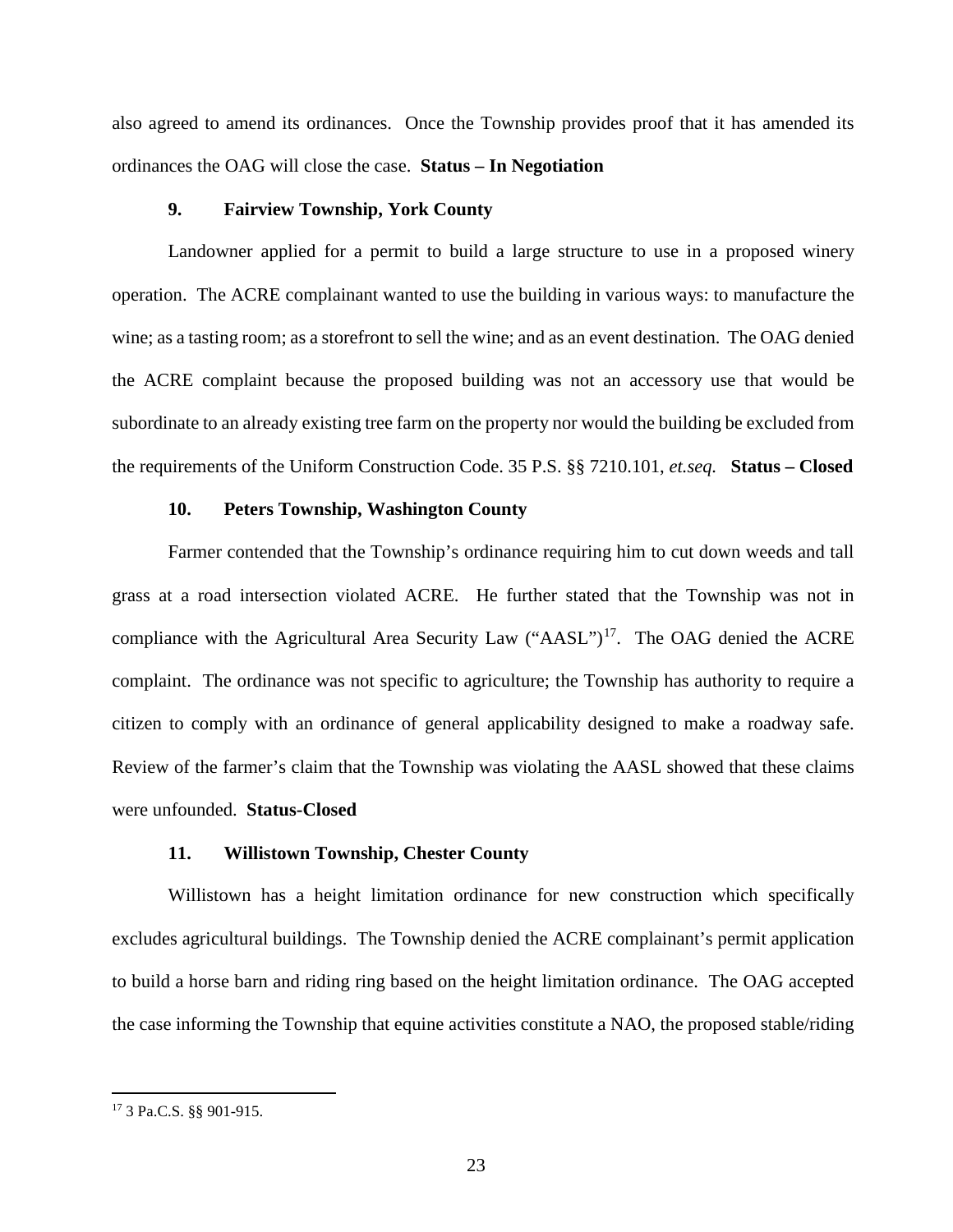ring was an agricultural building, therefore, its own height limitation ordinance did not apply. The Township agreed and issued the building permit. **Status-Closed**

## **12. Lower Milford Township #2, Lehigh County**

Landowner hoping to start a winery challenged the Township's ordinance requiring a minimum of five acres in which to operate a winery. The OAG accepted the case, informing the Township that with property in an agricultural zoning district a landowner can meet the requirements for a NAO under the RTFA without consideration of an acreage requirement if the anticipated yearly gross income from the property is \$10,000 or more. The Township agreed to amend its ordinance to bring it into compliance with the RTFA. Once the Township provides proof that it has amended its ordinances the OAG will close the case. **Status-In Negotiation**

### **13. Providence Township, Lancaster County**

A forestry company filed an ACRE complaint wherein it challenged the Township's requirement that an already completed and Department of Environmental Protection ("DEP") approved E&S Plan must also be reviewed and approved by the local County Conservation District before issuing a timber harvesting permit. Furthermore, the complainant challenged ordinance provisions concerning mandatory setbacks/buffer zones applicable in all circumstances as well as several stream crossing requirements. The OAG accepted the case. Upon receipt of the OAG's acceptance letter, the Township has agreed to amend its ordinances to bring them into compliance with state law. Once the Township provides proof that it has amended its ordinances the OAG will close the case. **Status-In Negotiation**

### **14. Hopewell Township, Beaver County**

Farmer filed an ACRE complaint concerning various ordinances dealing with CAOs/CAFOs and what the Township refers to as "intensive agriculture." The OAG accepted the case. The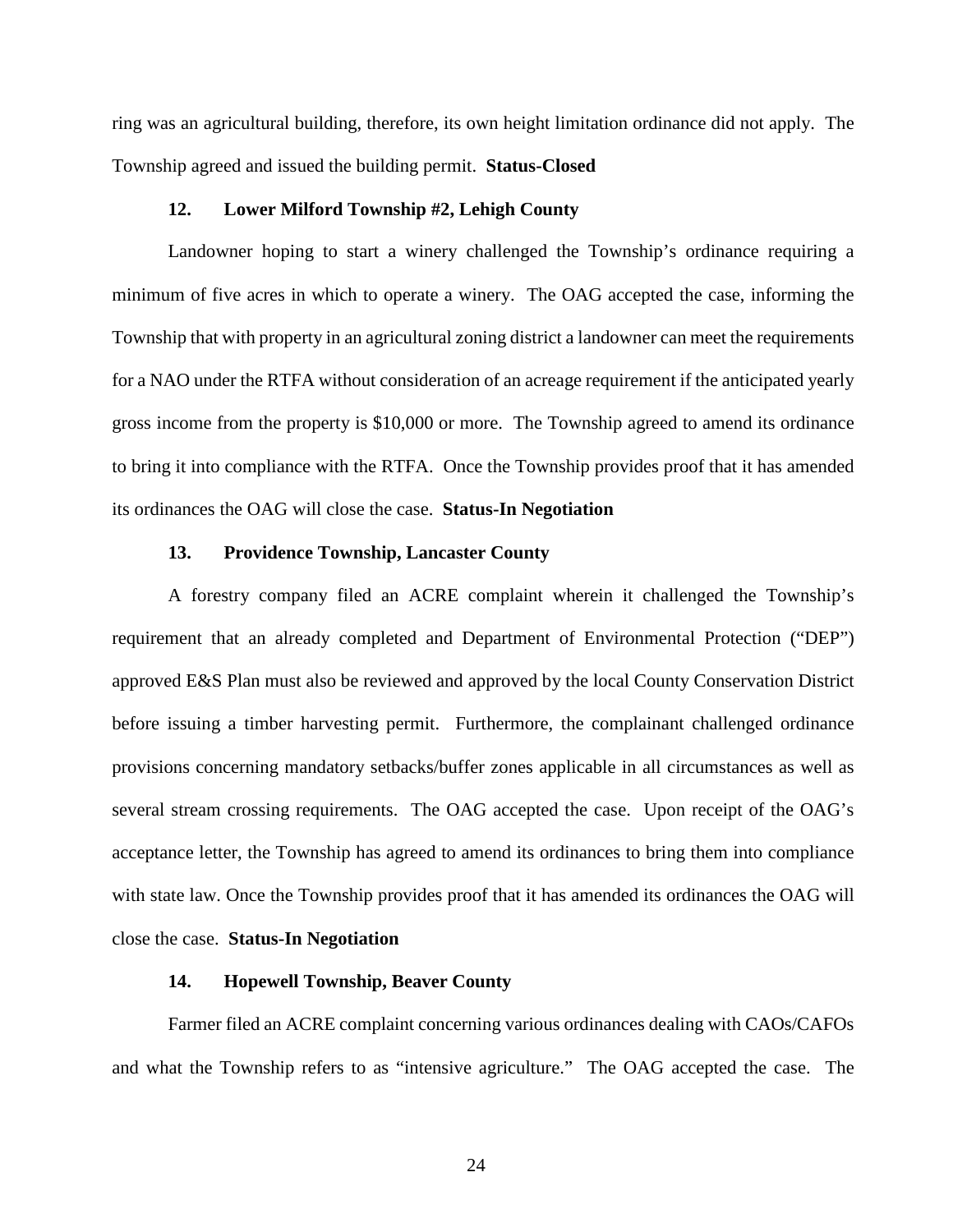Township agreed to amend its setback requirements, but issues remain, including numerous concerns about how the Township's defines "intensive agriculture," acreage requirements, and wellhead protection amongst others. The OAG continues to work on a proposal to resolve the remaining issues. **Status – In Negotiation**

#### **15. South Strabane Township, Washington County**

Landowner wanted to build a horse barn, but the Township denied the permit application based on setback distances found in the ordinances. The OAG accepted the ACRE complaint informing the Township that its setback requirements exceeded state standards. The OAG and the Township worked collaboratively to amend the offending ordinances and allow the landowner to build the barn. **Status-Closed**

### **16. Abington Township, Montgomery County**

ACRE complainant grew vegetables on .12 acres in his backyard. The property is located in a residential zoning area. Complainant started a farmer's market in his driveway where the produce he grew constituted a very small portion of all items sold. The Township ordered him to close this market and the complainant subsequently found another location to operate his business. The OAG denied the ACRE complaint. **Status-Closed**

### **17. East Cocalico Township, Lancaster County**

Timber harvester challenged the Township's forestry ordinance provisions concerning wetland certification, forest regeneration and stewardship plans, stormwater management, E&S requirements, no cut buffers, and road posting and bonding. The OAG directed the Township's attention to the various timber harvesting cases found on the OAG's ACRE website. After reviewing those cases, the Township agreed to enact the PSU Model Ordinance. Once the Township provides proof that it has amended its ordinances the OAG will close the case. **Status – In Negotiation**

25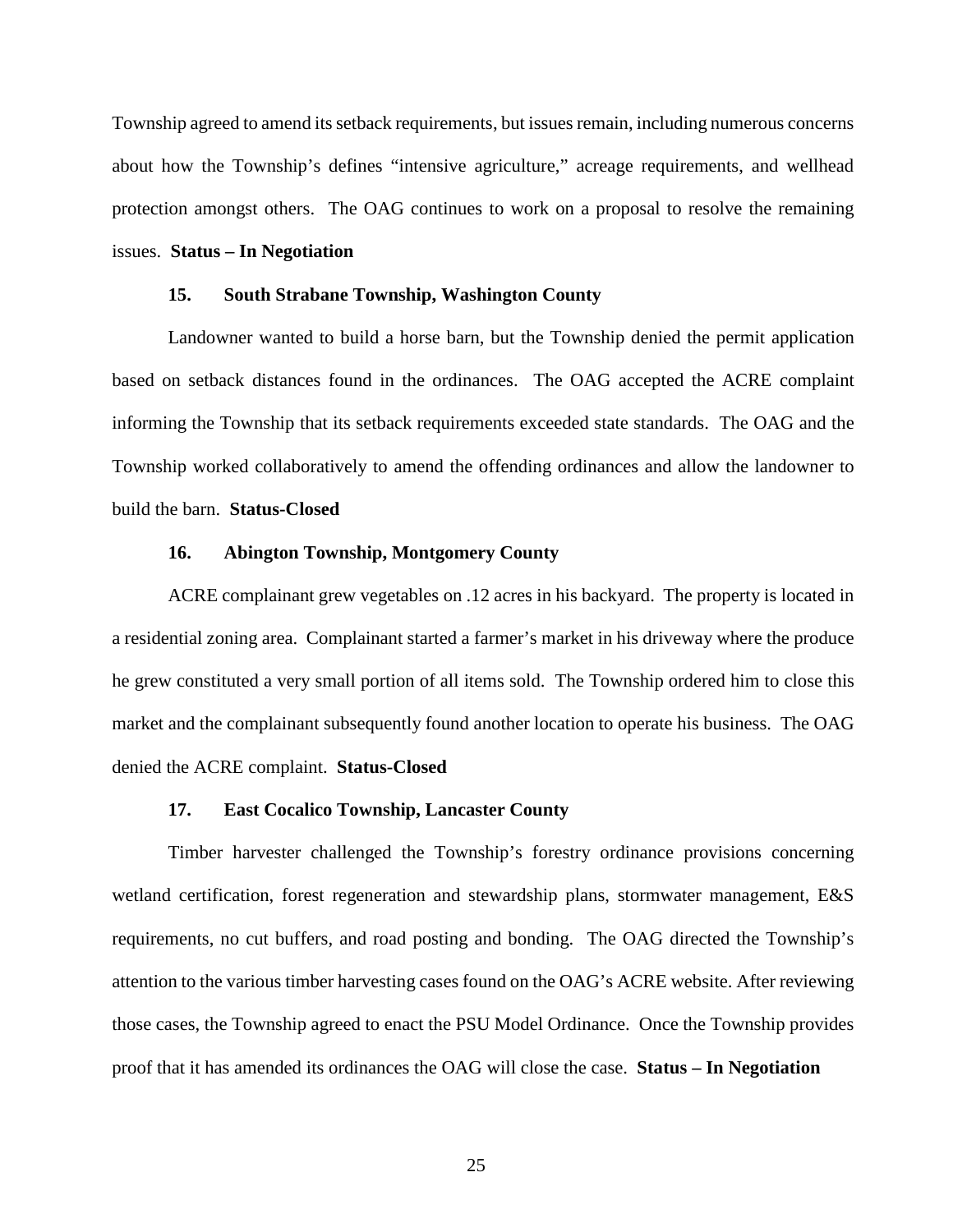### **18. Upper Oxford Township, Chester County**

Farmers grow aloe that they use in making skincare products, soaps, lotions, and hand sanitizer. The Township has closed the business as it contends that the farmers are improperly manufacturing in an agricultural zoning district. OAG review is ongoing. **Status-Open**

### **19. Butler Township, Luzerne County**

Hemp grower claims that the Township's ordinance "To Regulate the Growing, Processing, and Production of Hemp" is too restrictive, that it unfairly targets hemp growers, and effectively ends the grower's operation. The Township officials and the OAG are working together to draft a legally sufficient hemp ordinance. The OAG has enlisted the aid of the PSU School of Agriculture, the PSU School of Law, and the Pennsylvania Department of Agriculture to draft the ordinance.

## **Status-In Negotiation**

### **20. Hellam Township, York County**

ACRE complainant contends that the township's road posting and bonding ordinances as they pertain to agriculture products violate state law. OAG review is ongoing. **Status-Open**

#### **C. Completed Legal Actions Since 2005**

#### **1. Lower Oxford Township, Chester County –** completed July 2011

The farmer requested review of Ordinance No. 2004-1, which regulates composting activities. He complained that the ordinance unlawfully restricts mushroom compost preparation. The OAG accepted the case and offered the Township an opportunity to discuss and correct the ordinance. The Township declined this offer and the OAG filed a lawsuit in Commonwealth Court to invalidate and enjoin the enforcement of the ordinance just as it had in the *Locust Township* case. The Commonwealth Court once again ruled against the OAG and the Office appealed that decision to the Pennsylvania Supreme Court. The Supreme Court issued a per curiam order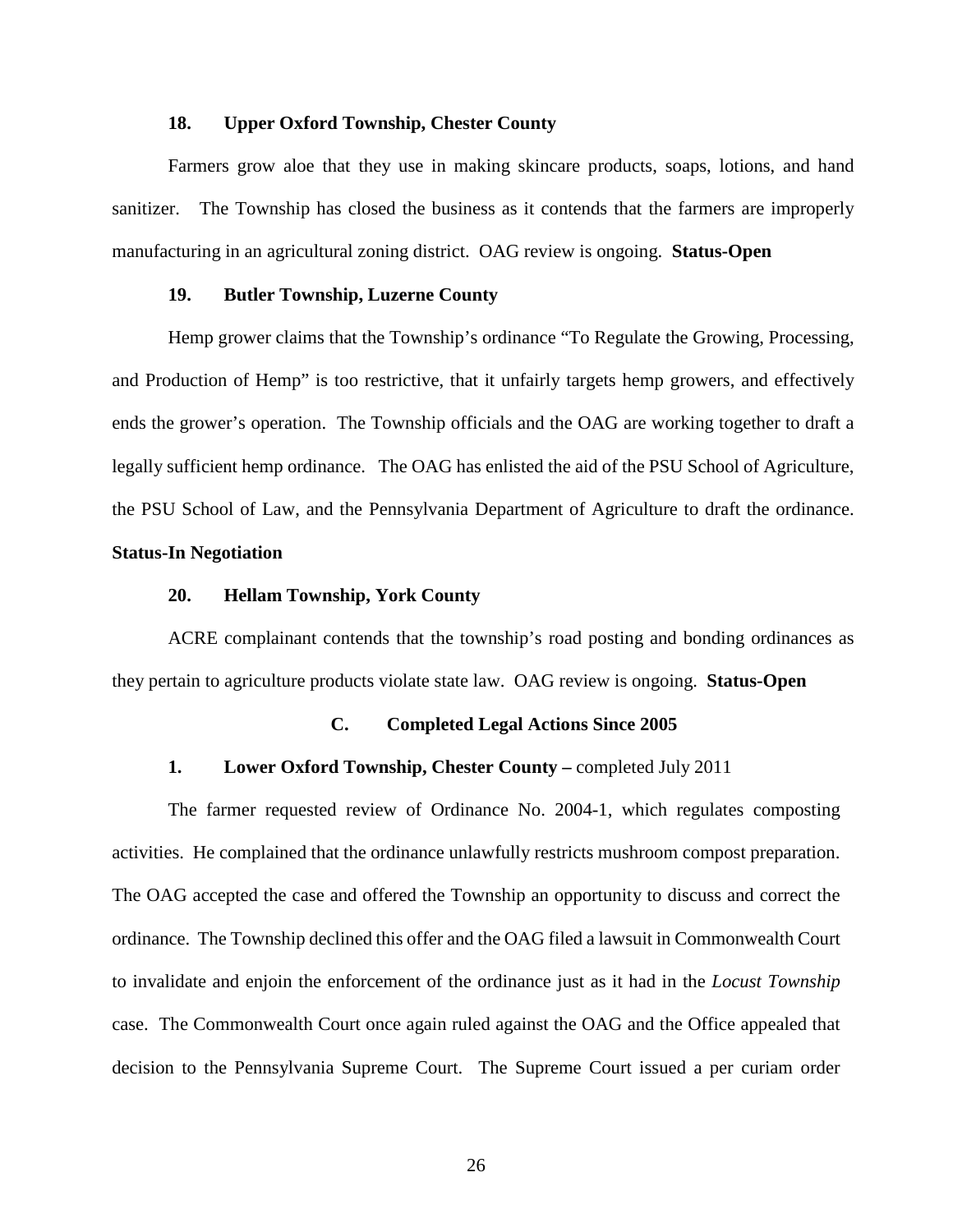affirming the Commonwealth Court's ruling, and the OAG filed a Petition for Reargument, which the Court ordered held pending the outcome of *Locust Township*. The Supreme Court granted the petition and vacated it's per curiam order based on its reversal of the Commonwealth Court's decision in *Locust Township*. Following negotiations, Lower Oxford Township enacted ordinance amendments to resolve the legal problems with the ordinance and the OAG withdrew the lawsuit.

## **2. Heidelberg Township, North Heidelberg Township, Robesonia Borough, Womelsdorf Borough, Berks County –** completed September 2016

A citizen requested review of the Joint Municipal Ordinance, which regulates "intensive raising of livestock or poultry" in four municipalities. The OAG accepted the case and offered the Townships an opportunity to discuss and correct the ordinance. The Townships declined this offer and the OAG filed a lawsuit in Commonwealth Court to invalidate and enjoin the ordinance's enforcement. The same litigation that occurred in the *Locust* and *Lower Oxford Townships* cases occurred here: the Commonwealth Court ruled against the OAG, the OAG appealed, and the Supreme Court ultimately ruled consistent with its *Locust Township* opinion.

Following negotiations, the four municipalities enacted joint ordinance amendments to resolve the legal problems with the ordinance and the OAG withdrew the lawsuit in September 2016.

## **3. Richmond Township, Berks County** – completed January 2012

The farmer requested review of Ordinance No. 81-2000, which regulates "intensive agricultural activity." The OAG accepted the case and offered the Township an opportunity to discuss and correct the problems with the ordinance. The Township declined this offer and the OAG filed a lawsuit in Commonwealth Court. The Court denied the Township's Motion for Judgment on the Pleadings but did grant in its entirety the OAG's Motion for Summary Judgment. Following the Commonwealth Court's grant of summary judgment, the OAG negotiated with Richmond Township

27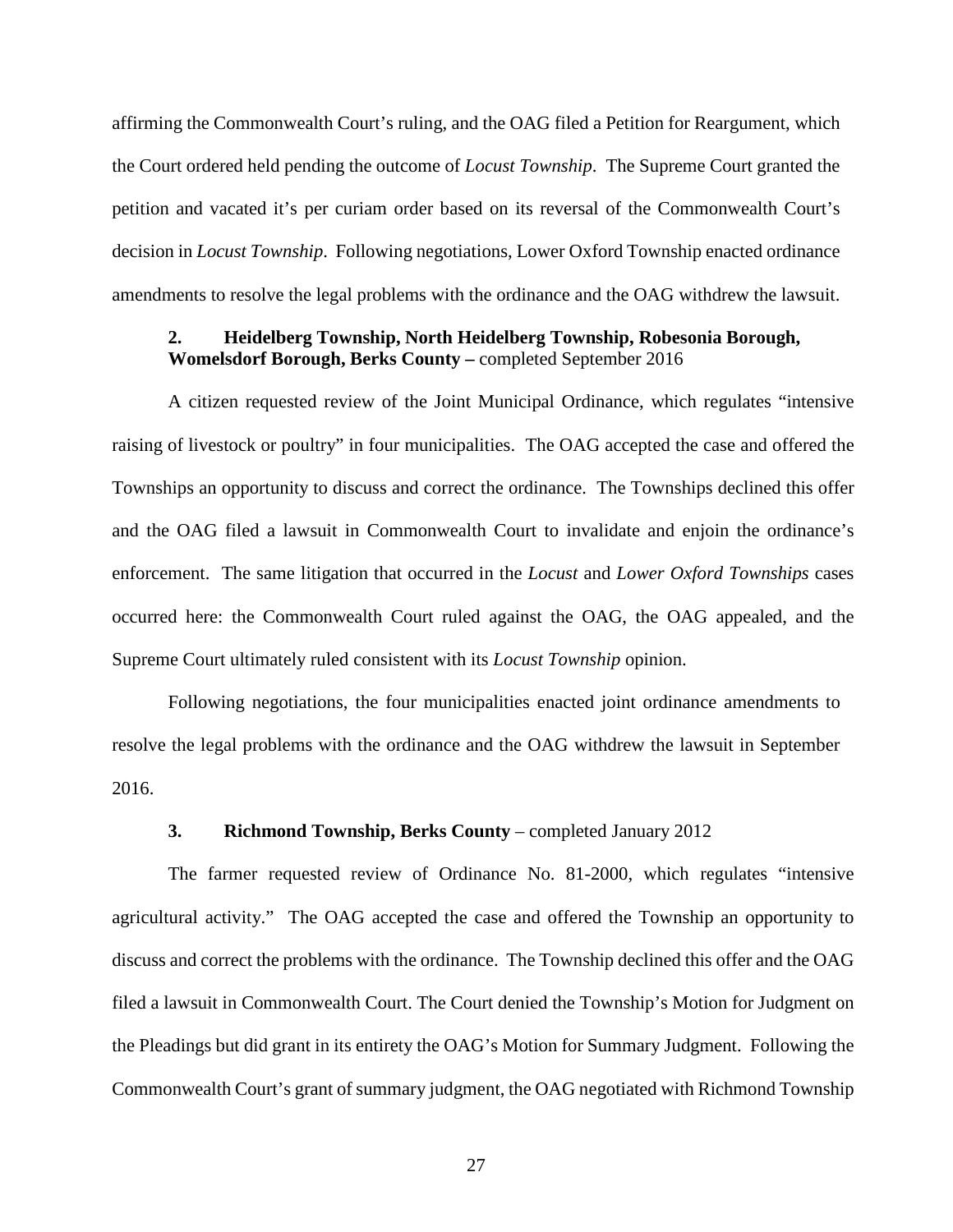on amendments to the ordinance to resolve the legal problems. The OAG approved Richmond Township's proposed ordinance amendments and they were enacted.

## **4. East Brunswick Township, Schuylkill County** – completed November 2009

A tree farmer requested review of Ordinance No. 1 of 2006, which generally regulated land application of biosolids and specifically prohibited land application of biosolids by corporations. The OAG accepted the case and offered the Township an opportunity to discuss and correct the problems with the ordinance. The Township declined this offer and the OAG filed a lawsuit in Commonwealth Court. The parties filed various cross motions.

During the pendency of the litigation, the OAG negotiated with the Township on amendments to the Ordinance to resolve the legal problems. The Township enacted the amendments and the OAG withdrew the lawsuit. These amendments are being utilized throughout the Commonwealth as a model biosolids ordinance.

### **5. Peach Bottom Township, York County** – completed January 2011

Two farmers wanted to start a CAFO. The Township required a special exception and denied the request. The farmers requested review of an existing ordinance regulating CAOs and CAFOs, a proposed amendment to the existing CAO/CAFO ordinance, and an ordinance regulating below ground manure storage facilities. The OAG accepted the case and offered the Township an opportunity to discuss and correct the problems with the ordinance. The Township declined this offer and the OAG filed a lawsuit in Commonwealth Court.

During the pendency of the litigation, several years of extensive negotiations resulted in Peach Bottom Township enacting amendments to bring the ordinance in compliance with state law. The OAG withdrew the lawsuit.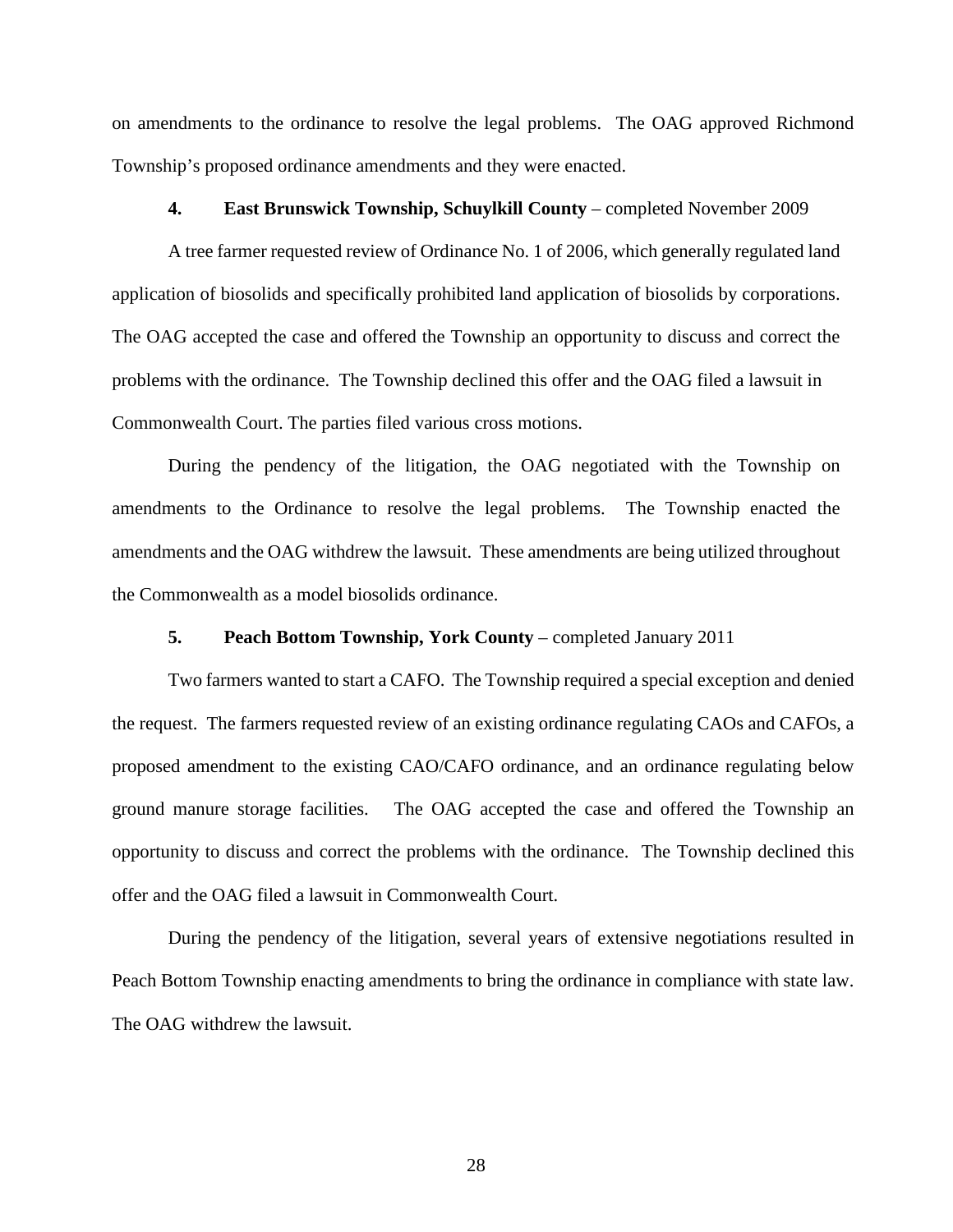## **6. Packer Township, Carbon County** – completed February 2013

The farmer requested review of the Packer Township Local Control, Sewage Sludge and Chemical Trespass Ordinance, which generally regulated biosolid land application and specifically prohibited biosolid land application by corporations. The OAG accepted the case and offered the Township an opportunity to discuss and correct the problems with the ordinance. The Townships declined this offer and the OAG filed a lawsuit in Commonwealth Court.

The Court denied both parties' pretrial motions and scheduled a trial date. Prior to trial, Packer Township repealed the ordinance. The Court held that the lawsuit was moot and dismissed the case for want of jurisdiction.

## **D. Currently Open Legal Actions**

### **1. Locust Township, Columbia County**

Both the Pennsylvania Supreme Court and the Commonwealth Court accepted almost in their entirety the OAG's arguments concerning state law preempting local ordinances. The Supreme Court case, *Commonwealth v. Locust Township,* 968 A.2d 1263 (Pa. 2009), has been cited 147 times in various legal resources (trial court orders, administrative decisions, secondary sources, appellate court dockets, and trial court documents). On remand from the Supreme Court, the Commonwealth Court issued a favorable ruling in the case at *Commonwealth v. Locust Township,* 49 A.3d 502 (Pa.Cmwlth. 2012) wherein the Courts once again accepted most of the OAG's preemption arguments. The Commonwealth Court's *Locust Township* opinion has been cited a total of 26 times in various legal resources (cases, secondary sources, appellate court documents). *Locust Township*  is one of the seminal cases in the ACRE law area. The OAG is currently deciding upon the best course of action with this case.